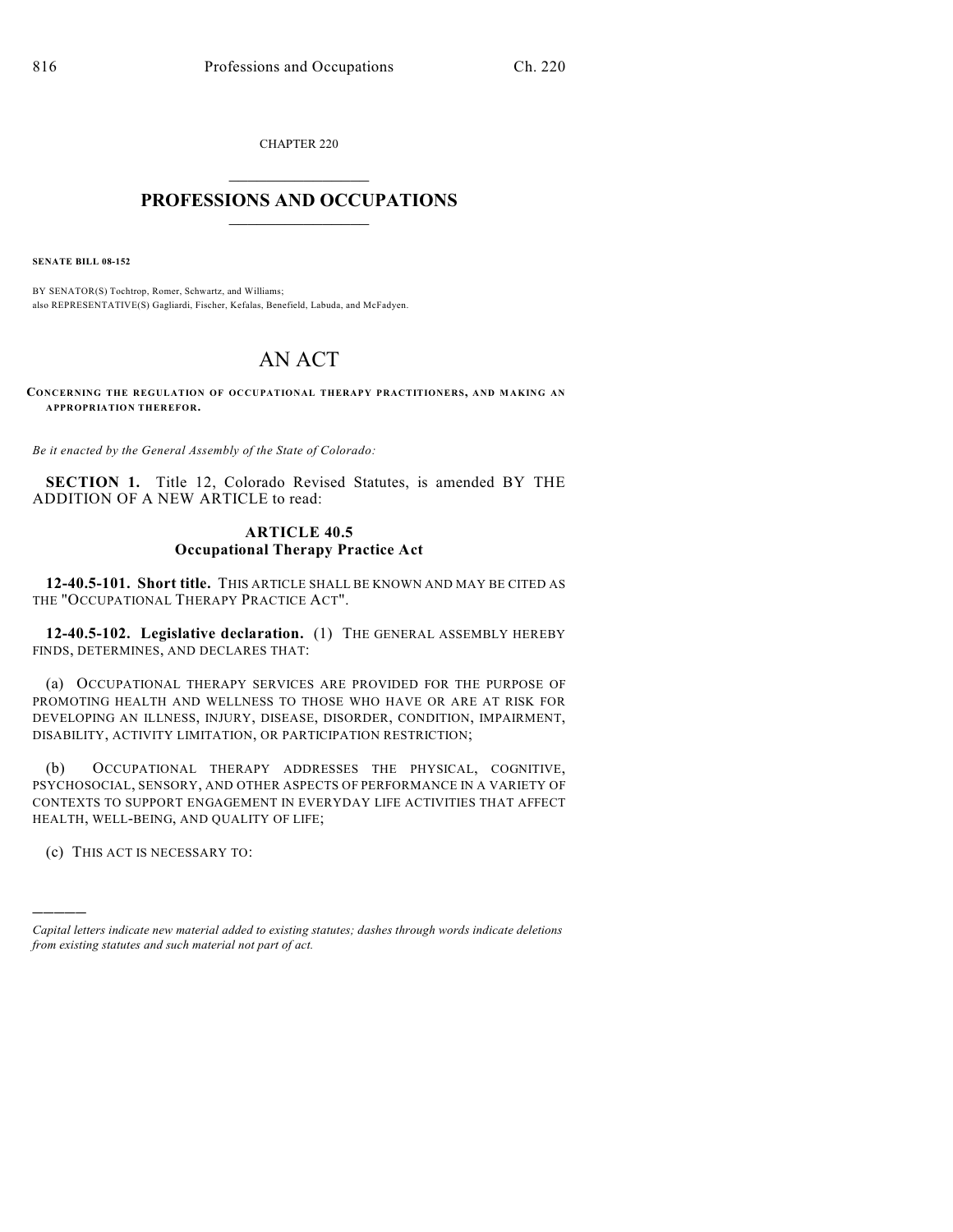(I) SAFEGUARD THE PUBLIC HEALTH, SAFETY, AND WELFARE; AND

(II) PROTECT THE PUBLIC FROM INCOMPETENT, UNETHICAL, OR UNAUTHORIZED PERSONS.

(2) THE GENERAL ASSEMBLY FURTHER DETERMINES THAT IT IS THE PURPOSE OF THIS ACT TO REGULATE PERSONS WHO ARE REPRESENTING THEMSELVES AS OCCUPATIONAL THERAPISTS AND WHO ARE PERFORMING SERVICES THAT CONSTITUTE OCCUPATIONAL THERAPY.

**12-40.5-103. Definitions.** AS USED IN THIS ARTICLE, UNLESS THE CONTEXT OTHERWISE REQUIRES:

(1) "ACTIVITIES OF DAILY LIVING" MEANS ACTIVITIES THAT ARE ORIENTED TOWARD TAKING CARE OF ONE'S OWN BODY, SUCH AS BATHING, SHOWERING, BOWEL AND BLADDER MANAGEMENT, DRESSING, EATING, FEEDING, FUNCTIONAL MOBILITY, PERSONAL DEVICE CARE, PERSONAL HYGIENE AND GROOMING, SEXUAL ACTIVITY, SLEEP, REST, AND TOILET HYGIENE.

(2) "AIDE" MEANS A PERSON WHO IS NOT REGISTERED BY THE DIRECTOR AND WHO PROVIDES SUPPORTIVE SERVICES TO OCCUPATIONAL THERAPISTS AND OCCUPATIONAL THERAPY ASSISTANTS. AN AIDE SHALL FUNCTION ONLY UNDER THE GUIDANCE, RESPONSIBILITY, AND SUPERVISION OF A REGISTERED OCCUPATIONAL THERAPIST. THE AIDE SHALL PERFORM ONLY SPECIFICALLY SELECTED TASKS FOR WHICH THE AIDE HAS BEEN TRAINED AND HAS DEMONSTRATED COMPETENCE TO THE REGISTERED OCCUPATIONAL THERAPIST OR OCCUPATIONAL THERAPY ASSISTANT.

(3) "DEPARTMENT" MEANS THE DEPARTMENT OF REGULATORY AGENCIES.

(4) "DIRECTOR" MEANS THE DIRECTOR OF THE DIVISION OF REGISTRATIONS.

(5) "DIVISION" MEANS THE DIVISION OF REGISTRATIONS IN THE DEPARTMENT OF REGULATORY AGENCIES CREATED IN SECTION 24-34-102, C.R.S.

(6) "INSTRUMENTAL ACTIVITIES OF DAILY LIVING" MEANS ACTIVITIES THAT ARE ORIENTED TOWARD INTERACTING WITH THE ENVIRONMENT AND THAT MAY BE COMPLEX. THESE ACTIVITIES ARE GENERALLY OPTIONAL IN NATURE AND MAY BE DELEGATED TO ANOTHER PERSON. "INSTRUMENTAL ACTIVITIES OF DAILY LIVING" INCLUDE CARE OF OTHERS, CARE OF PETS, CHILD-REARING, COMMUNICATION DEVICE USE, COMMUNITY MOBILITY, FINANCIAL MANAGEMENT, HEALTH MANAGEMENT AND MAINTENANCE, HOME ESTABLISHMENT AND MANAGEMENT, MEAL PREPARATION AND CLEANUP, SAFETY PROCEDURES AND EMERGENCY RESPONSES, AND SHOPPING.

(7) "LOW VISION REHABILITATION SERVICES" MEANS THE EVALUATION, DIAGNOSIS, MANAGEMENT, AND CARE OF THE LOW VISION PATIENT, INCLUDING LOW VISION REHABILITATION THERAPY, EDUCATION, AND INTERDISCIPLINARY CONSULTATION.

(8) "OCCUPATIONAL THERAPIST" MEANS A PERSON REGISTERED TO PRACTICE OCCUPATIONAL THERAPY UNDER THIS ARTICLE.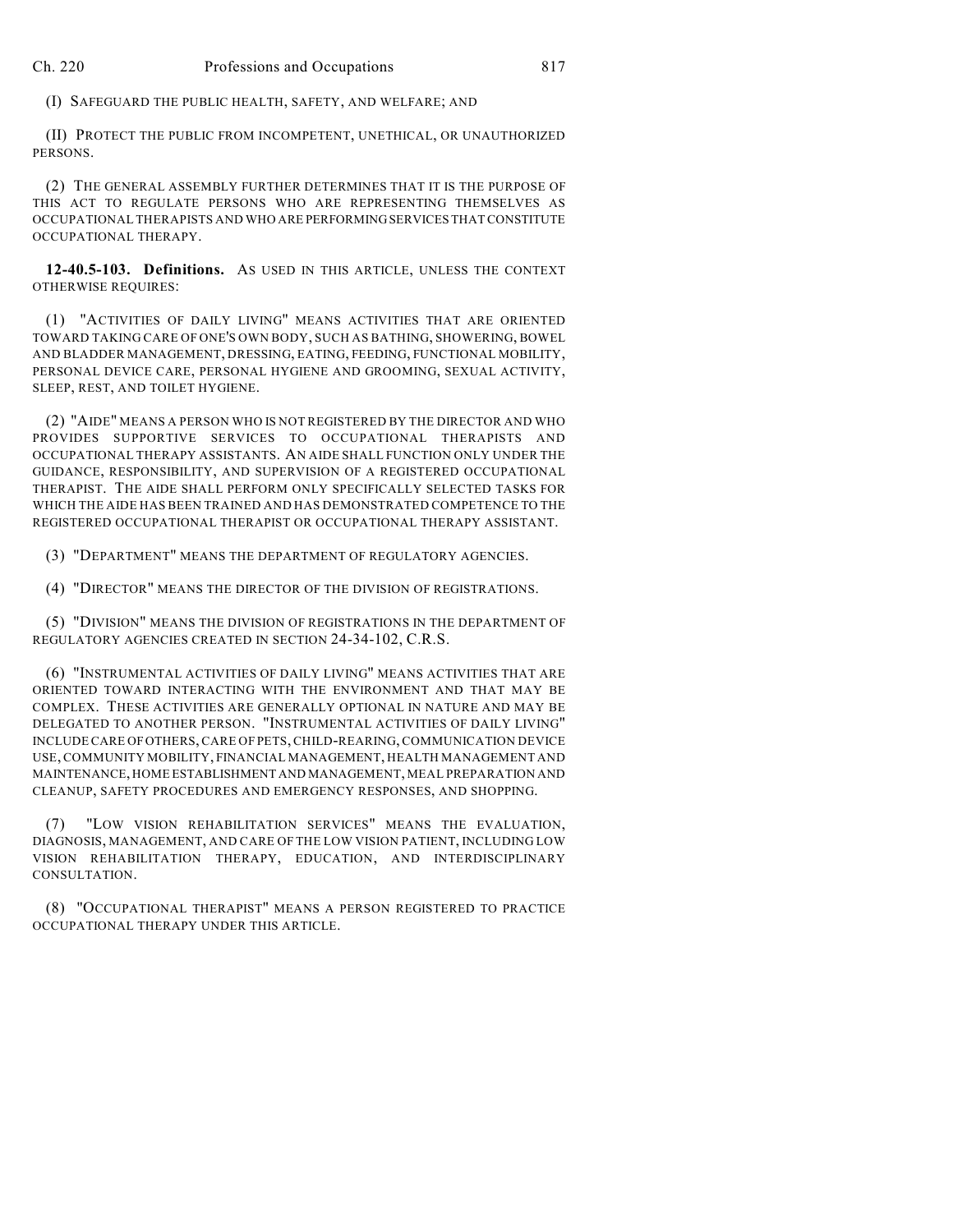(9) "OCCUPATIONAL THERAPY" MEANS THE THERAPEUTIC USE OF EVERYDAY LIFE ACTIVITIES WITH INDIVIDUALS OR GROUPS FOR THE PURPOSE OF PARTICIPATION IN ROLES AND SITUATIONS IN HOME, SCHOOL, WORKPLACE, COMMUNITY, AND OTHER SETTINGS. THE PRACTICE OF OCCUPATIONAL THERAPY INCLUDES:

(a) METHODS OR STRATEGIES SELECTED TO DIRECT THE PROCESS OF INTERVENTIONS SUCH AS:

(I) ESTABLISHMENT, REMEDIATION, OR RESTORATION OF A SKILL OR ABILITY THAT HAS NOT YET DEVELOPED OR IS IMPAIRED;

(II) COMPENSATION, MODIFICATION, OR ADAPTATION OF AN ACTIVITY OR ENVIRONMENT TO ENHANCE PERFORMANCE;

(III) MAINTENANCE AND ENHANCEMENT OF CAPABILITIES WITHOUT WHICH PERFORMANCE OF EVERYDAY LIFE ACTIVITIES WOULD DECLINE;

(IV) PROMOTION OF HEALTH AND WELLNESS TO ENABLE OR ENHANCE PERFORMANCE IN EVERYDAY LIFE ACTIVITIES; AND

(V) PREVENTION OF BARRIERS TO PERFORMANCE, INCLUDING DISABILITY PREVENTION;

(b) EVALUATION OF FACTORS AFFECTING ACTIVITIES OF DAILY LIVING, INSTRUMENTAL ACTIVITIES OF DAILY LIVING, EDUCATION, WORK, PLAY, LEISURE, AND SOCIAL PARTICIPATION, INCLUDING:

(I) CLIENT FACTORS, INCLUDING BODY FUNCTIONS SUCH AS NEUROMUSCULAR, SENSORY, VISUAL, PERCEPTUAL, AND COGNITIVE FUNCTIONS, AND BODY STRUCTURES SUCH AS CARDIOVASCULAR, DIGESTIVE, INTEGUMENTARY, AND GENITOURINARY SYSTEMS;

(II) HABITS, ROUTINES, ROLES, AND BEHAVIOR PATTERNS;

(III) CULTURAL, PHYSICAL, ENVIRONMENTAL, SOCIAL, AND SPIRITUAL CONTEXTS AND ACTIVITY DEMANDS THAT AFFECT PERFORMANCE; AND

(IV) PERFORMANCE SKILLS, INCLUDING MOTOR, PROCESS, AND COMMUNICATION AND INTERACTION SKILLS;

(c) INTERVENTIONS AND PROCEDURES TO PROMOTE OR ENHANCE SAFETY AND PERFORMANCE IN ACTIVITIES OF DAILY LIVING, INSTRUMENTAL ACTIVITIES OF DAILY LIVING, EDUCATION, WORK, PLAY, LEISURE, AND SOCIAL PARTICIPATION, INCLUDING:

(I) THERAPEUTIC USE OF OCCUPATIONS, EXERCISES, AND ACTIVITIES;

(II) TRAINING IN SELF-CARE, SELF-MANAGEMENT, HOME MANAGEMENT, AND COMMUNITY AND WORK REINTEGRATION;

(III) DEVELOPMENT, REMEDIATION, OR COMPENSATION OF PHYSICAL, COGNITIVE, NEUROMUSCULAR, AND SENSORY FUNCTIONS AND BEHAVIORAL SKILLS;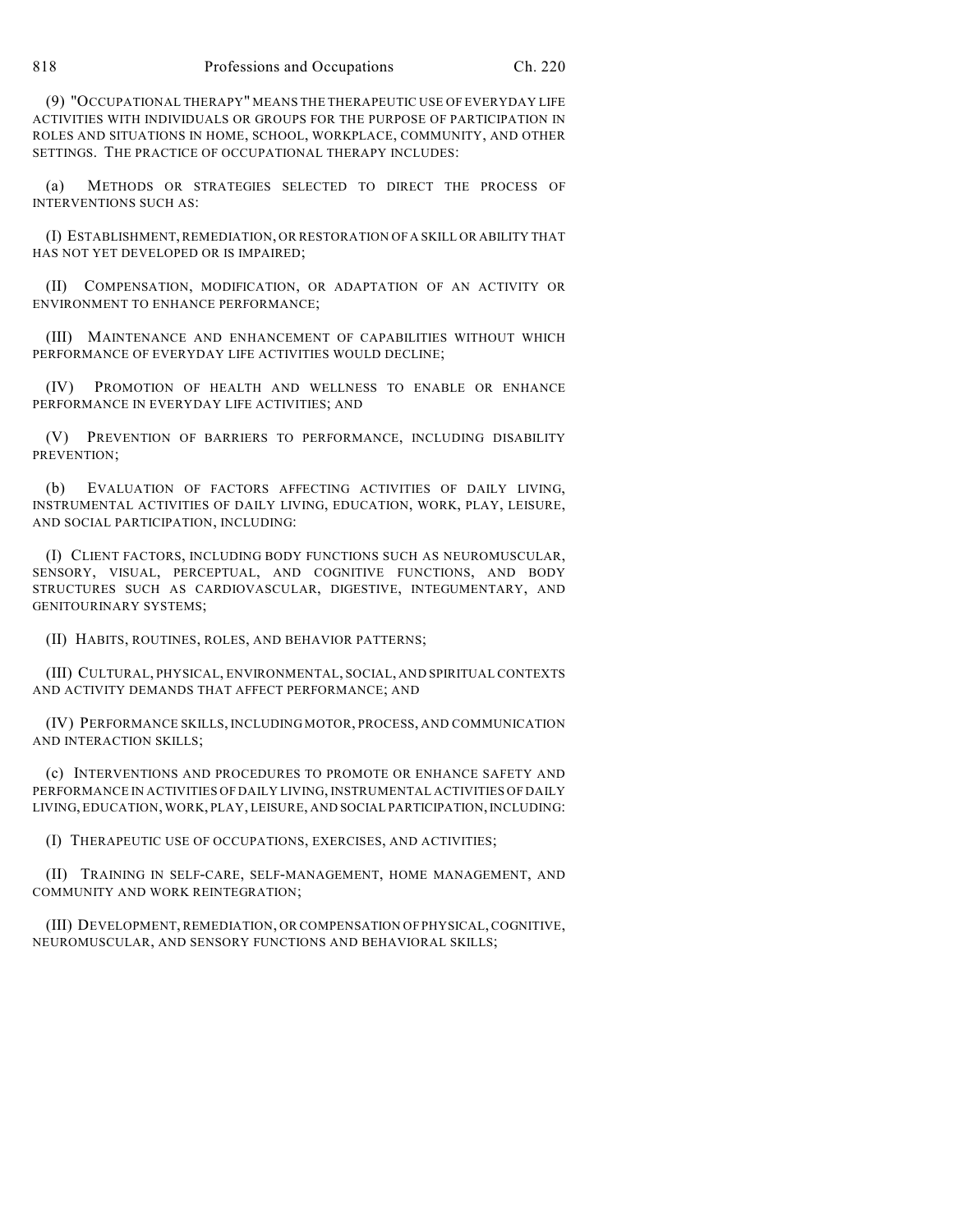(IV) THERAPEUTIC USE OF SELF, INCLUDING A PERSON'S PERSONALITY, INSIGHTS, PERCEPTIONS, AND JUDGMENTS, AS PART OF THE THERAPEUTIC PROCESS;

(V) EDUCATION AND TRAINING OF INDIVIDUALS, INCLUDING FAMILY MEMBERS, CAREGIVERS, AND OTHERS;

(VI) CARE COORDINATION, CASE MANAGEMENT, AND TRANSITION SERVICES;

(VII) CONSULTATIVE SERVICES TO GROUPS, PROGRAMS, ORGANIZATIONS, OR COMMUNITIES;

(VIII) MODIFICATION OF ENVIRONMENTS SUCH AS HOME, WORK, SCHOOL, OR COMMUNITY AND ADAPTATION OF PROCESSES, INCLUDING THE APPLICATION OF ERGONOMIC PRINCIPLES;

(IX) ASSESSMENT, DESIGN, FABRICATION, APPLICATION, FITTING, AND TRAINING IN ASSISTIVE TECHNOLOGY; ADAPTIVE DEVICES, EXCLUDING GLASSES, CONTACT LENSES, OR OTHER PRESCRIPTIVE DEVICES TO CORRECT VISION UNLESS PRESCRIBED BY AN OPTOMETRIST; AND ORTHOTIC DEVICES AND TRAINING IN THE USE OF PROSTHETIC DEVICES;

(X) ASSESSMENT, RECOMMENDATION, AND TRAINING IN TECHNIQUES TO ENHANCE FUNCTIONAL MOBILITY, INCLUDING WHEELCHAIR MANAGEMENT;

(XI) DRIVER REHABILITATION AND COMMUNITY MOBILITY;

(XII) MANAGEMENT OF FEEDING, EATING, AND SWALLOWING TO ENABLE EATING AND FEEDING PERFORMANCE; AND

(XIII) APPLICATION OF PHYSICAL AGENT MODALITIES AND THERAPEUTIC PROCEDURES SUCH AS WOUND MANAGEMENT; TECHNIQUES TO ENHANCE SENSORY, PERCEPTUAL, AND COGNITIVE PROCESSING; AND MANUAL TECHNIQUES TO ENHANCE PERFORMANCE SKILLS.

(10) "OCCUPATIONAL THERAPY ASSISTANT" MEANS A PERSON WHO HAS SUCCESSFULLY COMPLETED AN OCCUPATIONAL THERAPY ASSISTANT PROGRAM APPROVED BY THE DEPARTMENT TO ASSIST IN THE PRACTICE OF OCCUPATIONAL THERAPY UNDER THE SUPERVISION OF AN OCCUPATIONAL THERAPIST.

(11) "REGISTRANT" MEANS AN OCCUPATIONAL THERAPIST REGISTERED PURSUANT TO THIS ARTICLE.

(12) "SUPERVISION" MEANS THE GIVING OF AID, DIRECTIONS, AND INSTRUCTIONS THAT ARE ADEQUATE TO ENSURE THE SAFETY AND WELFARE OF CLIENTS DURING THE PROVISION OF OCCUPATIONAL THERAPY BY THE OCCUPATIONAL THERAPIST DESIGNATED AS THE SUPERVISOR. RESPONSIBLE DIRECTION AND SUPERVISION BY THE OCCUPATIONAL THERAPIST SHALL INCLUDE CONSIDERATION OF FACTORS SUCH AS LEVEL OF SKILL, THE ESTABLISHMENT OF SERVICE COMPETENCY, EXPERIENCE, WORK SETTING DEMANDS, THE COMPLEXITY AND STABILITY OF THE CLIENT POPULATION, AND OTHER FACTORS. SUPERVISION IS A COLLABORATIVE PROCESS FOR RESPONSIBLE, PERIODIC REVIEW AND INSPECTION OF ALL ASPECTS OF OCCUPATIONAL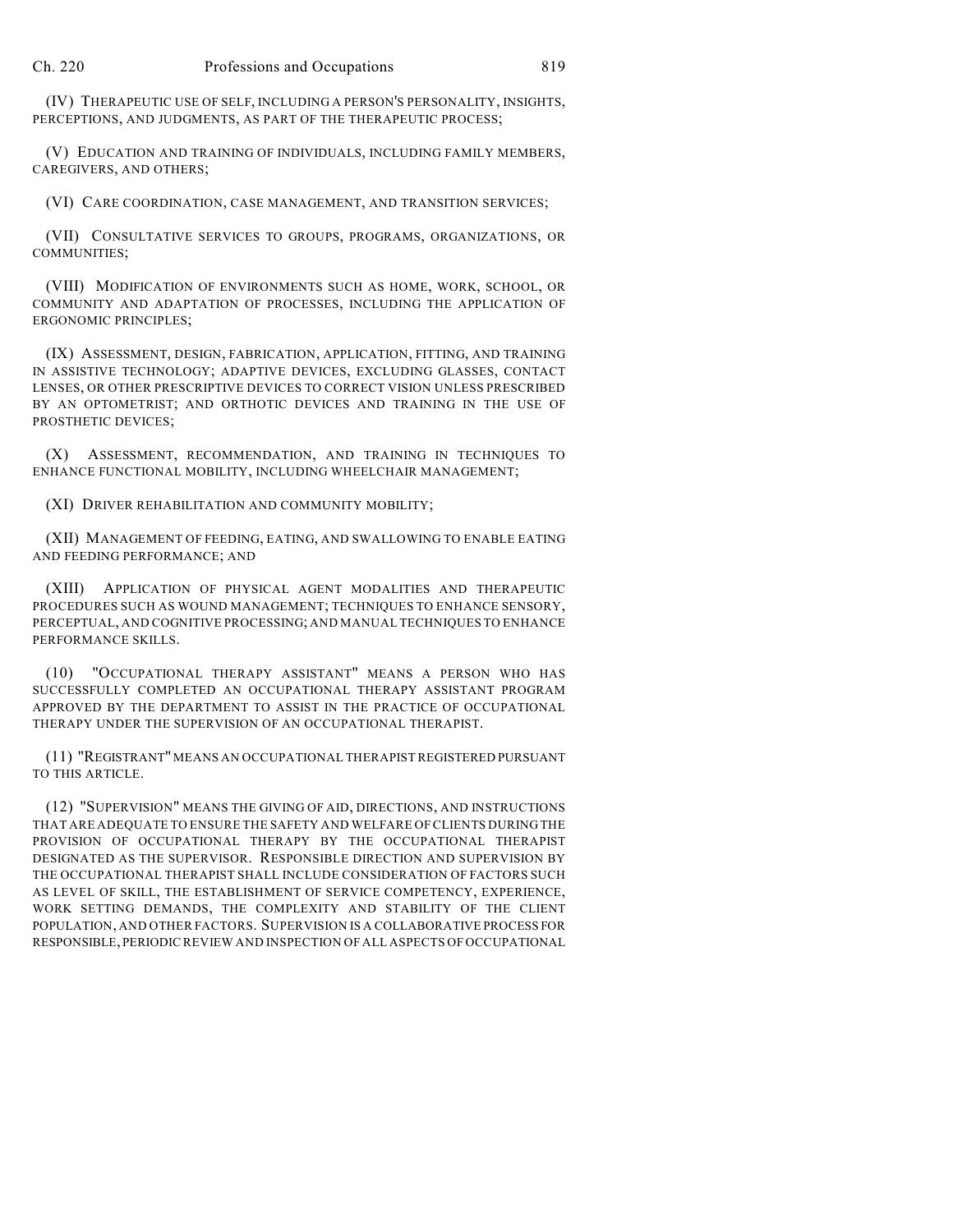THERAPY SERVICES AND THE OCCUPATIONAL THERAPIST IS LEGALLY ACCOUNTABLE FOR OCCUPATIONAL THERAPY SERVICES PROVIDED BY THE OCCUPATIONAL THERAPY ASSISTANT AND THE AIDE.

(13) "VISION THERAPY SERVICES" MEANS THE ASSESSMENT, DIAGNOSIS, TREATMENT, AND MANAGEMENT OF A PATIENT WITH VISION THERAPY, VISUAL TRAINING, VISUAL REHABILITATION, ORTHOTICS, OR EYE EXERCISES.

**12-40.5-104. Use of titles restricted.** ONLY A PERSON REGISTERED AS AN OCCUPATIONAL THERAPIST MAY USE THE TITLES "OCCUPATIONAL THERAPIST REGISTERED", "REGISTERED OCCUPATIONAL THERAPIST", "OCCUPATIONAL THERAPIST", OR "DOCTORATE OF OCCUPATIONAL THERAPY" OR USE THE ABBREVIATION "O.T.", "O.T.D", OR "O.T.R.", OR ANY OTHER GENERALLY ACCEPTED TERMS, LETTERS, OR FIGURES THAT INDICATE THAT THE PERSON IS AN OCCUPATIONAL THERAPIST.

**12-40.5-105. Registration required.** EXCEPT AS OTHERWISE PROVIDED IN THIS ARTICLE, A PERSON SHALL NOT PRACTICE OCCUPATIONAL THERAPY OR REPRESENT HIMSELF OR HERSELF AS BEING ABLE TO PRACTICE OCCUPATIONAL THERAPY IN THIS STATE WITHOUT POSSESSING A VALID REGISTRATION ISSUED BY THE DIRECTOR IN ACCORDANCE WITH THIS ARTICLE AND ANY RULES ADOPTED UNDER THIS ARTICLE.

**12-40.5-106. Registration - application - qualifications - rules.** (1) **Educational and experiential requirements.** EVERY APPLICANT FOR A REGISTRATION AS AN OCCUPATIONAL THERAPIST SHALL HAVE:

(a) SUCCESSFULLY COMPLETED THE ACADEMIC REQUIREMENTS OF AN EDUCATIONAL PROGRAM FOR OCCUPATIONAL THERAPISTS THAT IS OFFERED BY AN INSTITUTION OF HIGHER EDUCATION AND ACCREDITED BY A NATIONAL, REGIONAL, OR STATE AGENCY RECOGNIZED BY THE UNITED STATES SECRETARY OF EDUCATION, OR ANOTHER SUCH PROGRAM ACCREDITED THEREBY AND APPROVED BY THE DIRECTOR.

(b) SUCCESSFULLY COMPLETED A MINIMUM PERIOD OF SUPERVISED FIELDWORK EXPERIENCE REQUIRED BY THE RECOGNIZED EDUCATIONAL INSTITUTION WHERE THE APPLICANT MET THE ACADEMIC REQUIREMENTS DESCRIBED IN PARAGRAPH (a) OF THIS SUBSECTION (1). THE MINIMUM PERIOD OF FIELDWORK EXPERIENCE FOR AN OCCUPATIONAL THERAPIST IS TWENTY-FOUR WEEKS OF SUPERVISED FIELDWORK EXPERIENCE OR SATISFACTION OF ANY GENERALLY RECOGNIZED PAST STANDARDS THAT IDENTIFIED MINIMUM FIELDWORK REQUIREMENTS AT THE TIME OF GRADUATION.

(2) **Application.** (a) WHEN AN APPLICANT HAS FULFILLED THE REQUIREMENTS OF SUBSECTION (1) OF THIS SECTION, THE APPLICANT MAY APPLY FOR EXAMINATION AND REGISTRATION UPON PAYMENT OF A FEE IN AN AMOUNT DETERMINED BY THE DIRECTOR. A PERSON WHO FAILS AN EXAMINATION MAY APPLY FOR REEXAMINATION UPON PAYMENT OF A FEE IN AN AMOUNT DETERMINED BY THE DIRECTOR.

(b) THE APPLICATION SHALL BE IN THE FORM AND MANNER DESIGNATED BY THE DIRECTOR.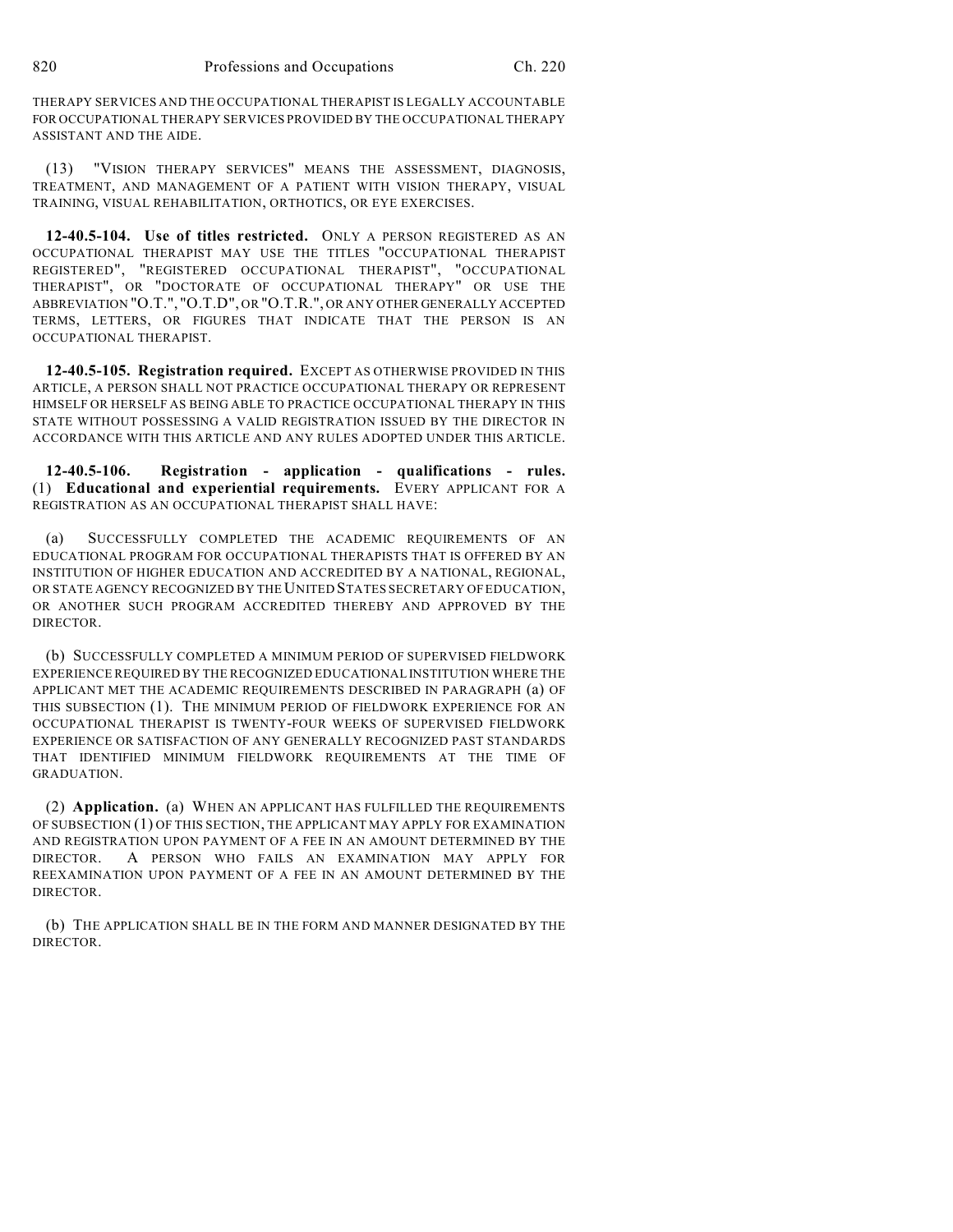(3) **Examination.** EACH APPLICANT SHALL PASS A NATIONALLY RECOGNIZED EXAMINATION APPROVED BY THE DIRECTOR. THE EXAMINATION SHALL MEASURE THE MINIMUM LEVEL OF COMPETENCE NECESSARY FOR CONSUMER PROTECTION. THE DIRECTOR MAY CONTRACT FOR ASSISTANCE IN CREATING AND ADMINISTERING THE EXAMINATION.

(4) **Registration.** WHEN AN APPLICANT HAS FULFILLED THE REQUIREMENTS OF SUBSECTIONS (1) TO (3) OF THIS SECTION, THE DIRECTOR SHALL ISSUE A REGISTRATION TO THE APPLICANT; EXCEPT THAT THE DIRECTOR MAY DENY A REGISTRATION IF THE APPLICANT HAS COMMITTED ANY ACT THAT WOULD BE GROUNDS FOR DISCIPLINARY ACTION UNDER SECTION 12-40.5-110.

(5) **Registration by endorsement.** (a) AN APPLICANT FOR REGISTRATION BY ENDORSEMENT SHALL FILE AN APPLICATION AND PAY A FEE AS PRESCRIBED BY THE DIRECTOR AND SHALL HOLD A CURRENT, VALID LICENSE OR REGISTRATION IN A JURISDICTION THAT REQUIRES QUALIFICATIONS SUBSTANTIALLY EQUIVALENT TO THOSE REQUIRED FOR REGISTRATION BY SUBSECTION (1) OF THIS SECTION.

(b) AN APPLICANT FOR REGISTRATION SHALL SUBMIT WITH THE APPLICATION VERIFICATION THAT THE APPLICANT HAS ACTIVELY PRACTICED FOR A PERIOD OF TIME DETERMINED BY RULES OF THE DIRECTOR OR OTHERWISE MAINTAINED CONTINUED COMPETENCY AS DETERMINED BY THE DIRECTOR.

(c) UPON RECEIPT OF ALL DOCUMENTS REQUIRED BY PARAGRAPHS (a) AND (b) OF THIS SUBSECTION (5), THE DIRECTOR SHALL REVIEW THE APPLICATION AND MAKE A DETERMINATION OF THE APPLICANT'S QUALIFICATION TO BE REGISTERED BY ENDORSEMENT.

(d) THE DIRECTOR MAY DENY THE REGISTRATION IF THE APPLICANT HAS COMMITTED AN ACT THAT WOULD BE GROUNDS FOR DISCIPLINARY ACTION UNDER SECTION 12-40.5-110.

(6) **Registration renewal.** (a) A REGISTRANT SHALL BE REQUIRED TO RENEW THE REGISTRATION ISSUED UNDER THIS ARTICLE ACCORDING TO A SCHEDULE OF RENEWAL DATES ESTABLISHED BY THE DIRECTOR. THE REGISTRANT SHALL SUBMIT AN APPLICATION IN THE FORM AND MANNER DESIGNATED BY THE DIRECTOR AND SHALL PAY A RENEWAL FEE IN AN AMOUNT DETERMINED BY THE DIRECTOR.

(b) REGISTRATIONS SHALL BE RENEWED OR REINSTATED IN ACCORDANCE WITH THE SCHEDULE ESTABLISHED BY THE DIRECTOR, AND SUCH RENEWAL OR REINSTATEMENT SHALL BE GRANTED PURSUANT TO SECTION 24-34-102 (8), C.R.S. THE DIRECTOR MAY ESTABLISH RENEWAL FEES AND DELINQUENCY FEES FOR REINSTATEMENT PURSUANT TO SECTION 24-34-105, C.R.S. IF A REGISTRANT FAILS TO RENEW HIS OR HER REGISTRATION PURSUANT TO THE SCHEDULE ESTABLISHED BY THE DIRECTOR, THE REGISTRATION SHALL EXPIRE. ANY PERSON WHOSE REGISTRATION HAS EXPIRED SHALL BE SUBJECT TO THE PENALTIES PROVIDED IN THIS ARTICLE OR SECTION 24-34-102 (8), C.R.S., FOR REINSTATEMENT.

(7) **Fees.** ALL FEES COLLECTED UNDER THIS ARTICLE SHALL BE DETERMINED, COLLECTED, AND APPROPRIATED IN THE SAME MANNER AS SET FORTH IN SECTION 24-34-105, C.R.S., AND PERIODICALLY ADJUSTED IN ACCORDANCE WITH SECTION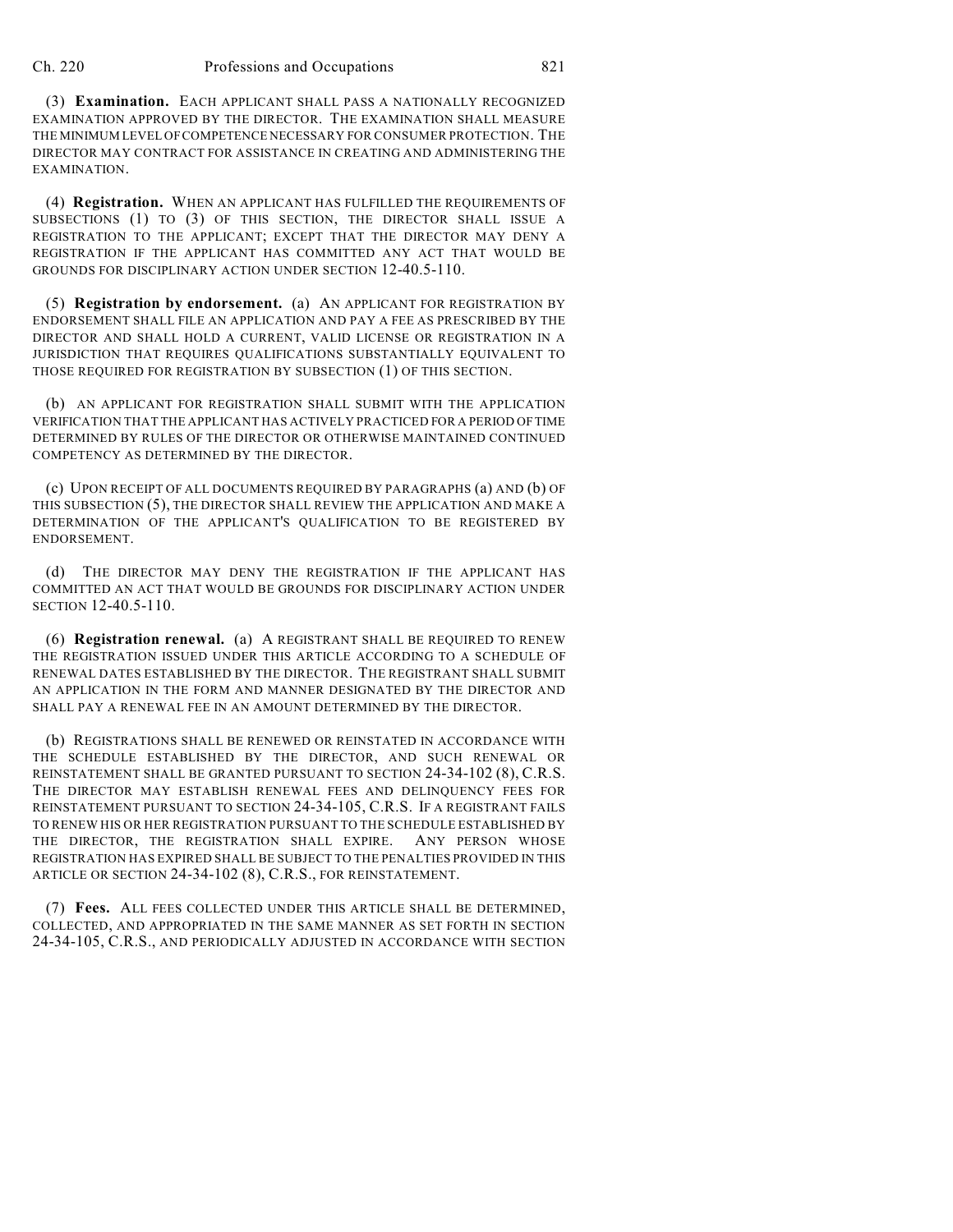## 24-75-402, C.R.S.

**12-40.5-107. Supervision of occupational therapy assistants.** AN OCCUPATIONAL THERAPY ASSISTANT MAY PRACTICE ONLY UNDER THE SUPERVISION OF AN OCCUPATIONAL THERAPIST WHO IS REGISTERED TO PRACTICE OCCUPATIONAL THERAPY IN THIS STATE. THE OCCUPATIONAL THERAPIST IS RESPONSIBLE FOR OCCUPATIONAL THERAPY EVALUATION, APPROPRIATE REASSESSMENT, TREATMENT PLANNING, AND INTERVENTIONS BASED ON STANDARD PROFESSIONAL GUIDELINES. SUPERVISION OF AN OCCUPATIONAL THERAPY ASSISTANT BY AN OCCUPATIONAL THERAPIST IS A SHARED RESPONSIBILITY. THE SUPERVISING OCCUPATIONAL THERAPIST AND THE SUPERVISED OCCUPATIONAL THERAPY ASSISTANT HAVE LEGAL AND ETHICAL RESPONSIBILITY FOR ONGOING MANAGEMENT OF SUPERVISION, INCLUDING PROVIDING, REQUESTING, GIVING, OR OBTAINING SUPERVISION. THE FREQUENCY, LEVEL, AND NATURE OF SUPERVISION SHALL BE DETERMINED BY THE SUPERVISING OCCUPATIONAL THERAPIST WITH INPUT FROM THE OCCUPATIONAL THERAPY ASSISTANT, AND SHALL BE BASED ON A VARIETY OF FACTORS, INCLUDING THE CLIENTS' REQUIRED LEVEL OF CARE, TREATMENT PLAN, AND THE EXPERIENCE AND PERTINENT SKILLS OF THE OCCUPATIONAL THERAPY ASSISTANT.

**12-40.5-108. Scope of article - exclusions.** (1) THIS ARTICLE SHALL NOT PREVENT OR RESTRICT THE PRACTICE, SERVICES, OR ACTIVITIES OF:

(a) A PERSON LICENSED OR OTHERWISE REGULATED IN THIS STATE BY ANY OTHER LAW FROM ENGAGING IN HIS OR HER PROFESSION OR OCCUPATION AS DEFINED IN THE ARTICLE UNDER WHICH HE OR SHE IS LICENSED;

(b) A PERSON PURSUING A COURSE OF STUDY LEADING TO A DEGREE IN OCCUPATIONAL THERAPY AT AN EDUCATIONAL INSTITUTION WITH AN ACCREDITED OCCUPATIONAL THERAPY PROGRAM IF THAT PERSON IS DESIGNATED BY A TITLE THAT CLEARLY INDICATES HIS OR HER STATUS AS A STUDENT AND IF HE OR SHE ACTS UNDER APPROPRIATE INSTRUCTION AND SUPERVISION;

(c) A PERSON FULFILLING THE SUPERVISED FIELDWORK EXPERIENCE REQUIREMENTS OF SECTION 12-40.5-106 (1) IF THE EXPERIENCE CONSTITUTES A PART OF THE EXPERIENCE NECESSARY TO MEET THE REQUIREMENT OF SECTION 12-40.5-106 (1) AND THE PERSON ACTS UNDER APPROPRIATE SUPERVISION; OR

(d) THE PRACTICE OF OCCUPATIONAL THERAPY IN THIS STATE BY ANY LEGALLY QUALIFIED OCCUPATIONAL THERAPIST FROM ANOTHER STATE OR COUNTRY WHEN PROVIDING SERVICES ON BEHALF OF A TEMPORARILY ABSENT OCCUPATIONAL THERAPIST REGISTERED IN THIS STATE, SO LONG AS THE UNREGISTERED OCCUPATIONAL THERAPIST IS ACTING IN ACCORDANCE WITH RULES ESTABLISHED BY THE DIRECTOR. THE UNREGISTERED PRACTICE SHALL NOT BE OF MORE THAN FOUR WEEKS' DURATION, AND NO PERSON SHALL BE AUTHORIZED BY THE DIRECTOR TO UNDERTAKE SUCH PRACTICE MORE THAN ONCE IN ANY TWELVE-MONTH PERIOD.

**12-40.5-109. Limitations on authority.** NOTHING IN THIS ARTICLE SHALL BE CONSTRUED TO AUTHORIZE AN OCCUPATIONAL THERAPIST TO ENGAGE IN THE PRACTICE OF MEDICINE, AS DEFINED IN SECTION 12-36-106; PHYSICAL THERAPY, AS DEFINED IN ARTICLE 41 OF THIS TITLE; VISION THERAPY SERVICES OR LOW VISION REHABILITATION SERVICES, EXCEPT UNDER THE REFERRAL, PRESCRIPTION,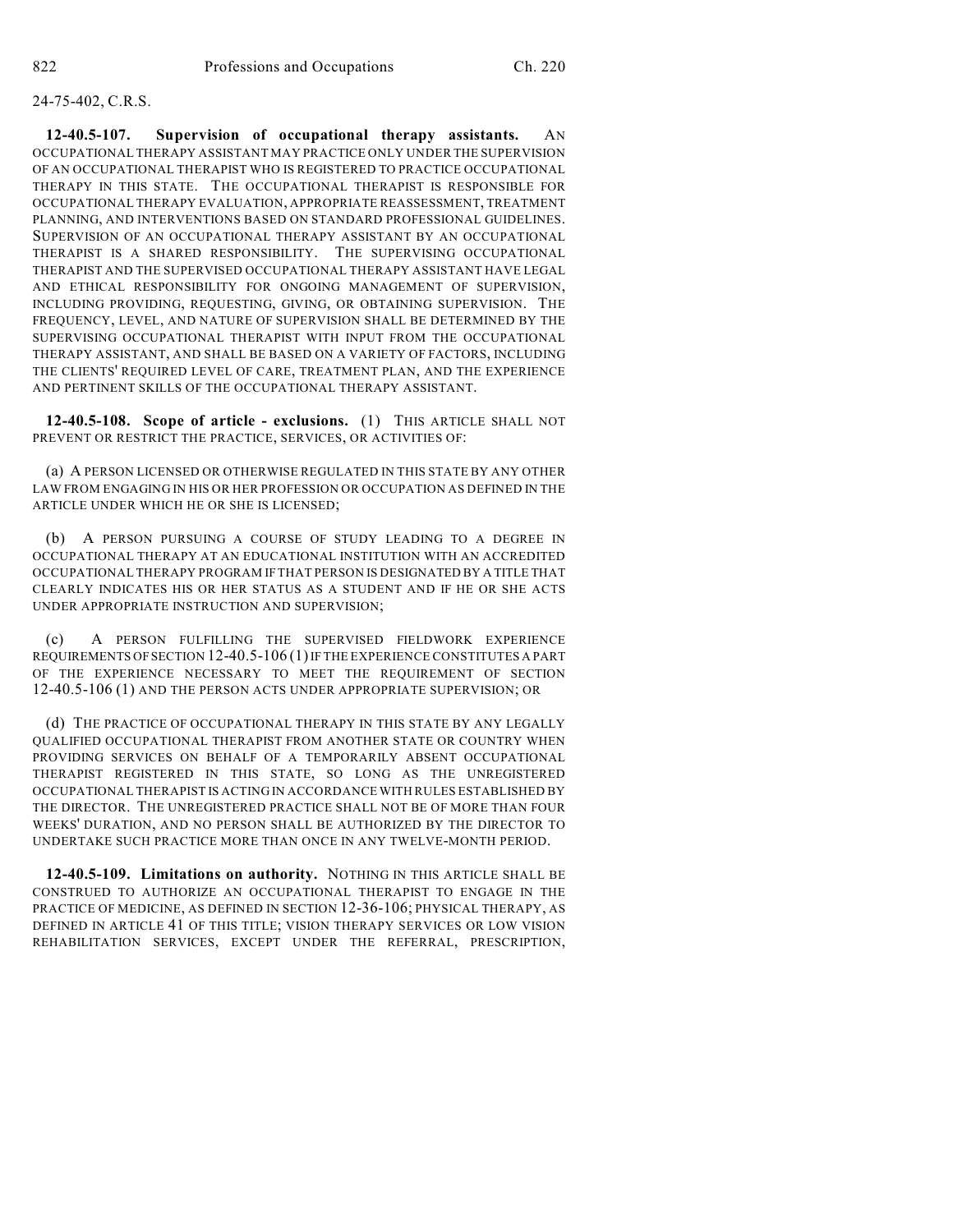SUPERVISION, OR COMANAGEMENT OF AN OPHTHALMOLOGIST OR OPTOMETRIST; OR ANY OTHER FORM OF HEALING EXCEPT AS AUTHORIZED BY THIS ARTICLE.

**12-40.5-110. Grounds for discipline - disciplinary proceedings - judicial review.** (1) THE DIRECTOR MAY TAKE DISCIPLINARY ACTION AGAINST A REGISTRANT IF THE DIRECTOR FINDS THAT THE REGISTRANT HAS REPRESENTED HIMSELF OR HERSELF AS A REGISTERED OCCUPATIONAL THERAPIST AFTER THE EXPIRATION, SUSPENSION, OR REVOCATION OF HIS OR HER REGISTRATION.

(2) THE DIRECTOR MAY REVOKE, SUSPEND, DENY, OR REFUSE TO RENEW A REGISTRATION, OR ISSUE A CEASE-AND-DESIST ORDER TO A REGISTRANT IN ACCORDANCE WITH THIS SECTION UPON PROOF THAT THE REGISTRANT:

(a) HAS ENGAGED IN A SEXUAL ACT WITH A PERSON RECEIVING SERVICES WHILE A THERAPEUTIC RELATIONSHIP EXISTED OR WITHIN SIX MONTHS IMMEDIATELY FOLLOWING TERMINATION OF THE THERAPEUTIC RELATIONSHIP. FOR THE PURPOSES OF THIS PARAGRAPH (a):

(I) "SEXUAL ACT" MEANS SEXUAL CONTACT, SEXUAL INTRUSION, OR SEXUAL PENETRATION, AS DEFINED IN SECTION 18-3-401, C.R.S.

(II) "THERAPEUTIC RELATIONSHIP" MEANS THE PERIOD BEGINNING WITH THE INITIAL EVALUATION AND ENDING UPON THE WRITTEN TERMINATION OF TREATMENT.

(b) HAS FALSIFIED INFORMATION IN AN APPLICATION OR HAS ATTEMPTED TO OBTAIN OR HAS OBTAINED A REGISTRATION BY FRAUD, DECEPTION, OR MISREPRESENTATION;

(c) IS AN EXCESSIVE OR HABITUAL USER OR ABUSER OF ALCOHOL OR HABIT-FORMING DRUGS OR IS A HABITUAL USER OF A CONTROLLED SUBSTANCE, AS DEFINED IN SECTION 18-18-102, C.R.S., OR OTHER DRUGS HAVING SIMILAR EFFECTS; EXCEPT THAT THE DIRECTOR HAS THE DISCRETION NOT TO DISCIPLINE THE REGISTRANT IF HE OR SHE IS PARTICIPATING IN GOOD FAITH IN A PROGRAM TO END SUCH USE OR ABUSE THAT THE DIRECTOR HAS APPROVED;

(d) HAS A PHYSICAL OR MENTAL CONDITION OR DISABILITY THAT RENDERS THE REGISTRANT UNABLE TO PROVIDE OCCUPATIONAL THERAPY SERVICES WITH REASONABLE SKILL AND SAFETY OR THAT MAY ENDANGER THE HEALTH OR SAFETY OF INDIVIDUALS RECEIVING SERVICES;

(e) HAS VIOLATED THIS ARTICLE OR AIDED OR ABETTED OR KNOWINGLY PERMITTED ANY PERSON TO VIOLATE THIS ARTICLE, A RULE ADOPTED UNDER THIS ARTICLE, OR ANY LAWFUL ORDER OF THE DIRECTOR;

(f) HAD A LICENSE OR REGISTRATION SUSPENDED OR REVOKED FOR ACTIONS THAT ARE A VIOLATION OF THIS ACT;

(g) HAS BEEN CONVICTED OF OR PLED GUILTY OR NOLO CONTENDERE TO A FELONY OR COMMITTED AN ACT SPECIFIED IN SECTION 12-40.5-111. A CERTIFIED COPY OF THE JUDGMENT OF A COURT OF COMPETENT JURISDICTION OF THE CONVICTION OR PLEA SHALL BE CONCLUSIVE EVIDENCE OF THE CONVICTION OR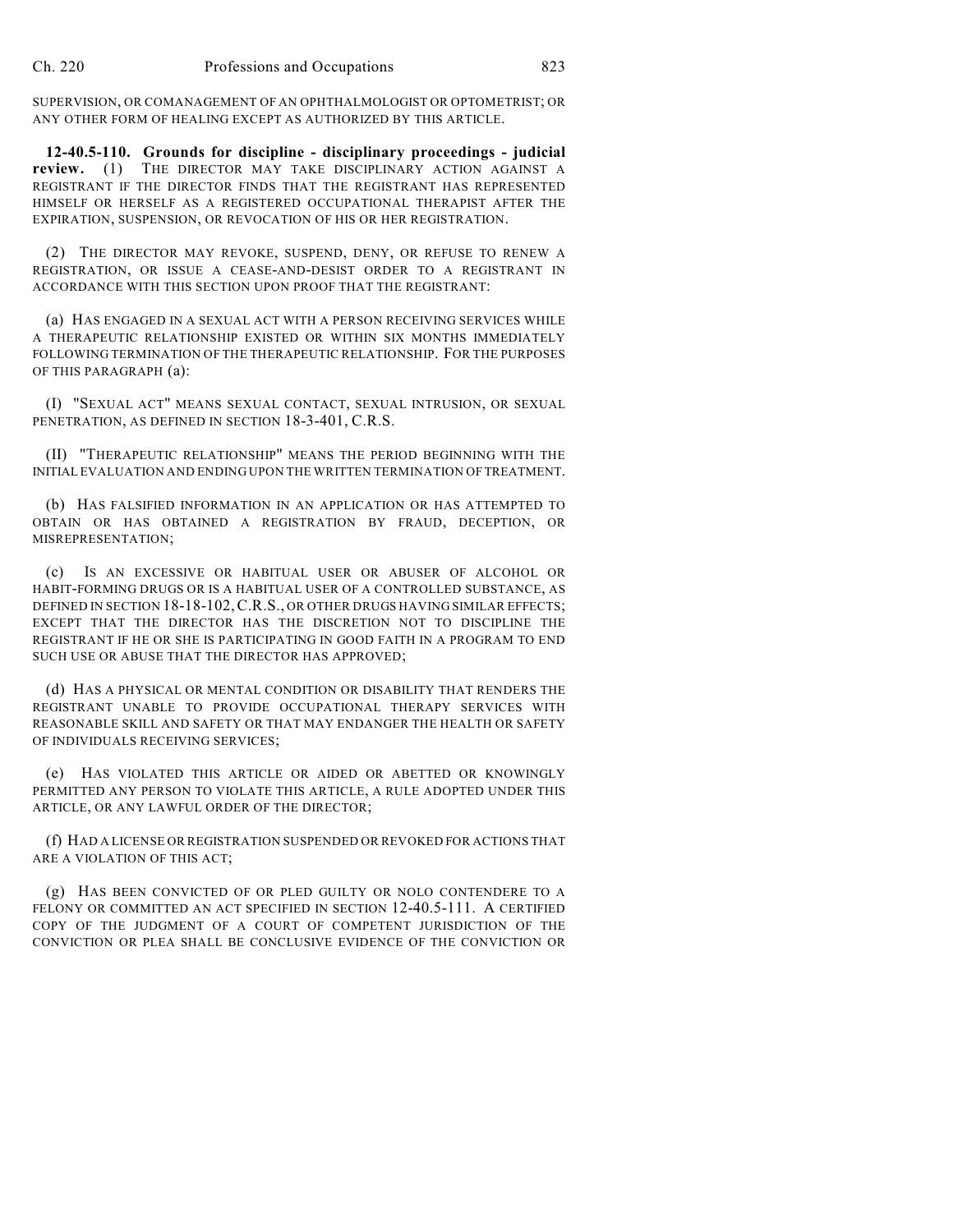PLEA. IN CONSIDERING THE DISCIPLINARY ACTION, THE DIRECTOR SHALL BE GOVERNED BY SECTION 24-5-101, C.R.S.

(h) HAS FRAUDULENTLY OBTAINED, FURNISHED, OR SOLD ANY OCCUPATIONAL THERAPY DIPLOMA, CERTIFICATE, REGISTRATION, RENEWAL OF REGISTRATION, OR RECORD OR AIDED OR ABETTED SUCH ACT;

(i) HAS FAILED TO NOTIFY THE DIRECTOR OF THE SUSPENSION OR REVOCATION OF THE PERSON'S PAST OR CURRENTLY HELD LICENSE, CERTIFICATE, OR REGISTRATION REQUIRED TO PRACTICE OCCUPATIONAL THERAPY IN THIS OR ANY OTHER JURISDICTION;

(j) HAS REFUSED TO SUBMIT TO A PHYSICAL OR MENTAL EXAMINATION WHEN ORDERED BY THE DIRECTOR PURSUANT TO SECTION 12-40.5-114; OR

(k) HAS OTHERWISE VIOLATED ANY PROVISION OF THIS ARTICLE OR LAWFUL ORDER OR RULE OF THE DIRECTOR.

(3) EXCEPT AS OTHERWISE PROVIDED IN SUBSECTION (2) OF THIS SECTION, THE DIRECTOR NEED NOT FIND THAT THE ACTIONS THAT ARE GROUNDS FOR DISCIPLINE WERE WILLFUL BUT MAY CONSIDER WHETHER SUCH ACTIONS WERE WILLFUL WHEN DETERMINING THE NATURE OF DISCIPLINARY SANCTIONS TO BE IMPOSED.

(4) (a) THE DIRECTOR MAY COMMENCE A PROCEEDING TO DISCIPLINE A REGISTRANT WHEN THE DIRECTOR HAS REASONABLE GROUNDS TO BELIEVE THAT THE REGISTRANT HAS COMMITTED AN ACT ENUMERATED IN THIS SECTION OR HAS VIOLATED A LAWFUL ORDER OR RULE OF THE DIRECTOR.

(b) IN ANY PROCEEDING UNDER THIS SECTION, THE DIRECTOR MAY ACCEPT AS EVIDENCE OF GROUNDS FOR DISCIPLINARY ACTION ANY DISCIPLINARY ACTION TAKEN AGAINST A LICENSEE OR REGISTRANT IN ANOTHER JURISDICTION IF THE VIOLATION THAT PROMPTED THE DISCIPLINARY ACTION IN THE OTHER JURISDICTION WOULD BE GROUNDS FOR DISCIPLINARY ACTION UNDER THIS ARTICLE.

(5) DISCIPLINARY PROCEEDINGS SHALL BE CONDUCTED IN ACCORDANCE WITH ARTICLE 4 OF TITLE 24, C.R.S., AND THE HEARING AND OPPORTUNITY FOR REVIEW SHALL BE CONDUCTED PURSUANT TO THAT ARTICLE BY THE DIRECTOR OR BY AN ADMINISTRATIVE LAW JUDGE, AT THE DIRECTOR'S DISCRETION. THE DIRECTOR HAS THE AUTHORITY TO EXERCISE ALL POWERS AND DUTIES CONFERRED BY THIS ARTICLE DURING THE DISCIPLINARY PROCEEDINGS.

(6) (a) NO LATER THAN THIRTY DAYS FOLLOWING THE DATE OF THE DIRECTOR'S ACTION, AN OCCUPATIONAL THERAPIST DISCIPLINED UNDER THIS SECTION SHALL BE NOTIFIED BY THE DIRECTOR, BY A CERTIFIED LETTER TO THE MOST RECENT ADDRESS PROVIDED TO THE DIRECTOR BY THE OCCUPATIONAL THERAPIST, OF THE ACTION TAKEN, THE SPECIFIC CHARGES GIVING RISE TO THE ACTION, AND THE OCCUPATIONAL THERAPIST'S RIGHT TO REQUEST A HEARING ON THE ACTION TAKEN.

(b) WITHIN THIRTY DAYS AFTER NOTIFICATION IS SENT BY THE DIRECTOR, THE OCCUPATIONAL THERAPIST MAY FILE A WRITTEN REQUEST WITH THE DIRECTOR FOR A HEARING ON THE ACTION TAKEN. UPON RECEIPT OF THE REQUEST THE DIRECTOR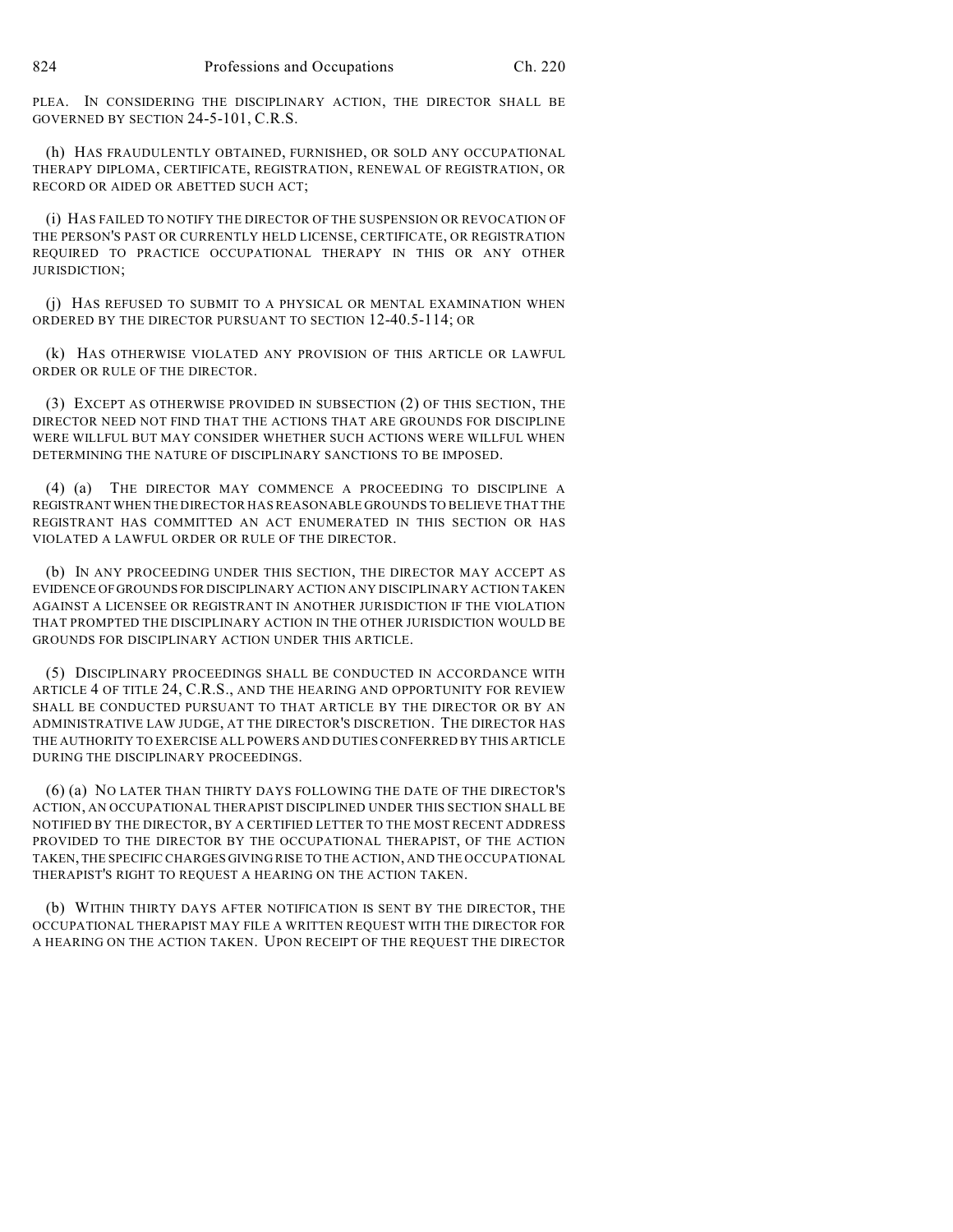SHALL GRANT A HEARING TO THE OCCUPATIONAL THERAPIST. IF THE OCCUPATIONAL THERAPIST FAILS TO FILE A WRITTEN REQUEST FOR A HEARING WITHIN THIRTY DAYS, THE ACTION OF THE DIRECTOR SHALL BE FINAL ON THAT DATE.

(c) FAILURE OF THE OCCUPATIONAL THERAPIST TO APPEAR AT THE HEARING WITHOUT GOOD CAUSE SHALL BE DEEMED A WITHDRAWAL OF HIS OR HER REQUEST FOR A HEARING, AND THE DIRECTOR'S ACTION SHALL BE FINAL ON THAT DATE. FAILURE, WITHOUT GOOD CAUSE, OF THE DIRECTOR TO APPEAR AT THE HEARING SHALL BE DEEMED CAUSE TO DISMISS THE PROCEEDING.

(7) (a) THE DIRECTOR MAY REQUEST THE ATTORNEY GENERAL TO SEEK AN INJUNCTION, IN ANY COURT OF COMPETENT JURISDICTION, TO ENJOIN A PERSON FROM COMMITTING AN ACT PROHIBITED BY THIS ARTICLE. WHEN SEEKING AN INJUNCTION UNDER THIS PARAGRAPH (a), THE ATTORNEY GENERAL SHALL NOT BE REQUIRED TO ALLEGE OR PROVE THE INADEQUACY OF ANY REMEDY AT LAW OR THAT SUBSTANTIAL OR IRREPARABLE DAMAGE IS LIKELY TO RESULT FROM A CONTINUED VIOLATION OF THIS ARTICLE.

(b) (I) IN ACCORDANCE WITH ARTICLE 4 OF TITLE 24, C.R.S., AND THIS ARTICLE, THE DIRECTOR IS AUTHORIZED TO INVESTIGATE, HOLD HEARINGS, AND GATHER EVIDENCE IN ALL MATTERS RELATED TO THE EXERCISE AND PERFORMANCE OF THE POWERS AND DUTIES OF THE DIRECTOR.

(II) IN ORDER TO AID THE DIRECTOR IN ANY HEARING OR INVESTIGATION INSTITUTED PURSUANT TO THIS SECTION, THE DIRECTOR OR AN ADMINISTRATIVE LAW JUDGE APPOINTED PURSUANT TO PARAGRAPH (c) OF THIS SUBSECTION (7) IS AUTHORIZED TO ADMINISTER OATHS, TAKE AFFIRMATIONS OF WITNESSES, AND ISSUE SUBPOENAS COMPELLING THE ATTENDANCE OF WITNESSES AND THE PRODUCTION OF ALL RELEVANT RECORDS, PAPERS, BOOKS, DOCUMENTARY EVIDENCE, AND MATERIALS IN ANY HEARING, INVESTIGATION, ACCUSATION, OR OTHER MATTER BEFORE THE DIRECTOR OR AN ADMINISTRATIVE LAW JUDGE.

(III) UPON FAILURE OF ANY WITNESS OR REGISTRANT TO COMPLY WITH A SUBPOENA OR PROCESS, THE DISTRICT COURT OF THE COUNTY IN WHICH THE SUBPOENAED PERSON OR REGISTRANT RESIDES OR CONDUCTS BUSINESS, UPON APPLICATION BY THE DIRECTOR WITH NOTICE TO THE SUBPOENAED PERSON OR REGISTRANT, MAY ISSUE TO THE PERSON OR REGISTRANT AN ORDER REQUIRING THAT PERSON OR REGISTRANT TO APPEAR BEFORE THE DIRECTOR; TO PRODUCE THE RELEVANT PAPERS, BOOKS, RECORDS, DOCUMENTARY EVIDENCE, OR MATERIALS IF SO ORDERED; OR TO GIVE EVIDENCE TOUCHING THE MATTER UNDER INVESTIGATION OR IN QUESTION. IF THE PERSON OR REGISTRANT FAILS TO OBEY THE ORDER OF THE COURT, THE PERSON OR REGISTRANT MAY BE HELD IN CONTEMPT OF COURT.

(c) THE DIRECTOR MAY APPOINT AN ADMINISTRATIVE LAW JUDGE PURSUANT TO PART 10 OF ARTICLE 30 OF TITLE 24, C.R.S., TO CONDUCT HEARINGS, TAKE EVIDENCE, MAKE FINDINGS, AND REPORT SUCH FINDINGS TO THE DIRECTOR.

(8) (a) THE DIRECTOR, THE DIRECTOR'S STAFF, ANY PERSON ACTING AS A WITNESS OR CONSULTANT TO THE DIRECTOR, ANY WITNESS TESTIFYING IN A PROCEEDING AUTHORIZED UNDER THIS ARTICLE, AND ANY PERSON WHO LODGES A COMPLAINT PURSUANT TO THIS ARTICLE SHALL BE IMMUNE FROM LIABILITY IN ANY CIVIL ACTION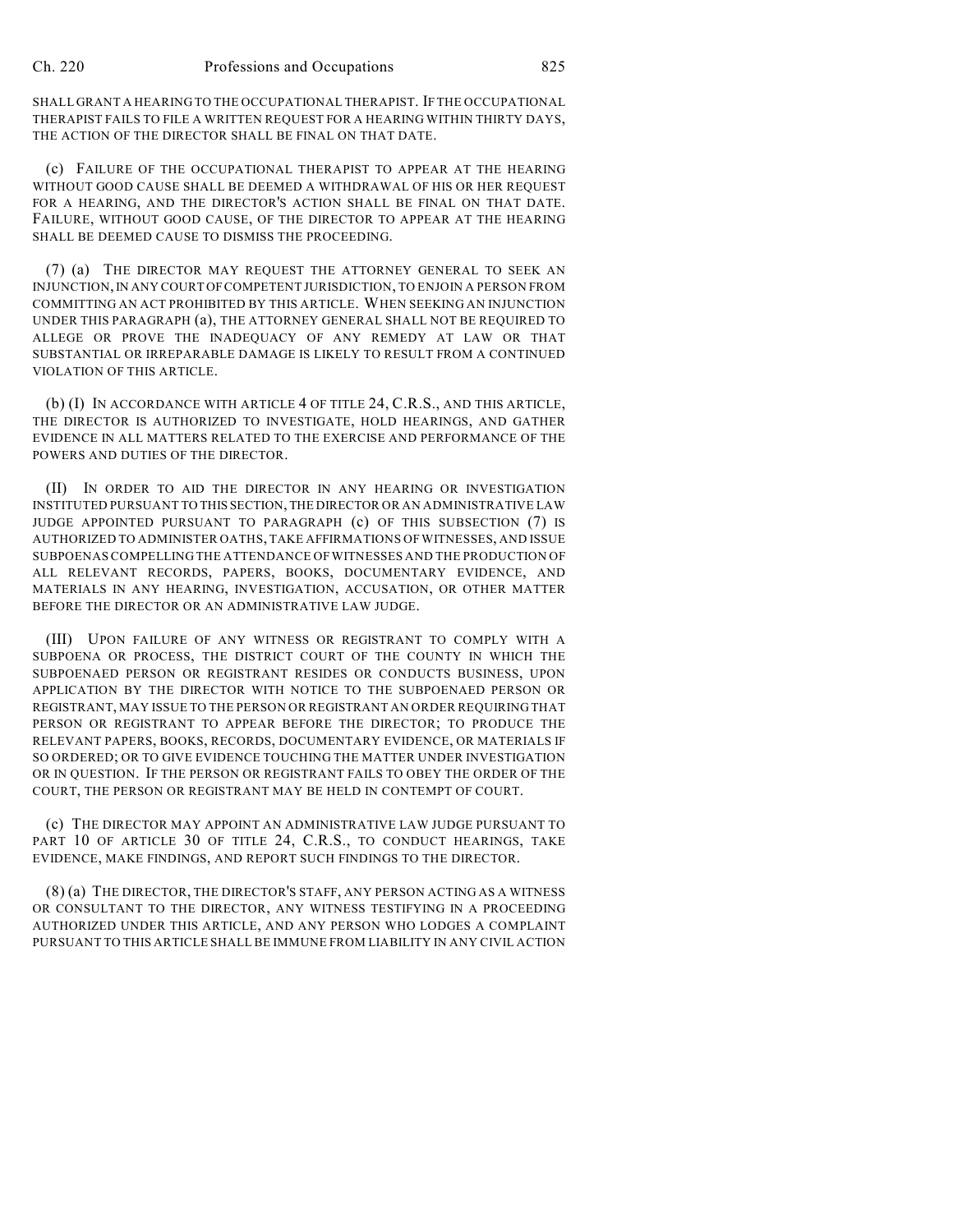BROUGHT AGAINST HIM OR HER FOR ACTS OCCURRING WHILE ACTING IN HIS OR HER CAPACITY AS DIRECTOR, STAFF, CONSULTANT, OR WITNESS, RESPECTIVELY, IF SUCH INDIVIDUAL WAS ACTING IN GOOD FAITH WITHIN THE SCOPE OF HIS OR HER RESPECTIVE CAPACITY, MADE A REASONABLE EFFORT TO OBTAIN THE FACTS OF THE MATTER AS TO WHICH HE OR SHE ACTED, AND ACTED IN THE REASONABLE BELIEF THAT THE ACTION TAKEN BY HIM OR HER WAS WARRANTED BY THE FACTS.

(b) A PERSON PARTICIPATING IN GOOD FAITH IN MAKING A COMPLAINT OR REPORT OR IN AN INVESTIGATIVE OR ADMINISTRATIVE PROCEEDING PURSUANT TO THIS SECTION SHALL BE IMMUNE FROM ANY CIVIL OR CRIMINAL LIABILITY THAT OTHERWISE MIGHT RESULT BY REASON OF THE PARTICIPATION.

(9) A FINAL ACTION OF THE DIRECTOR IS SUBJECT TO JUDICIAL REVIEW BY THE COURT OF APPEALS PURSUANT TO SECTION 24-4-106 (11), C.R.S.

(10) AN EMPLOYER OF AN OCCUPATIONAL THERAPIST SHALL REPORT TO THE DIRECTOR ANY DISCIPLINARY ACTION TAKEN AGAINST THE OCCUPATIONAL THERAPIST OR THE RESIGNATION OF THE OCCUPATIONAL THERAPIST IN LIEU OF DISCIPLINARY ACTION FOR CONDUCT THAT VIOLATES THIS ARTICLE.

(11) WHEN A COMPLAINT OR AN INVESTIGATION DISCLOSES AN INSTANCE OF MISCONDUCT THAT, IN THE OPINION OF THE DIRECTOR, WARRANTS FORMAL ACTION, THE COMPLAINT SHALL NOT BE RESOLVED BY A DEFERRED SETTLEMENT, ACTION, JUDGMENT, OR PROSECUTION.

(12) (a) IF IT APPEARS TO THE DIRECTOR, BASED UPON CREDIBLE EVIDENCE AS PRESENTED IN A WRITTEN COMPLAINT BY ANY PERSON, THAT A REGISTRANT IS ACTING IN A MANNER THAT IS AN IMMINENT THREAT TO THE HEALTH AND SAFETY OF THE PUBLIC, OR A PERSON IS ACTING OR HAS ACTED WITHOUT THE REQUIRED REGISTRATION, THE DIRECTOR MAY ISSUE AN ORDER TO CEASE AND DESIST SUCH ACTIVITY. THE ORDER SHALL SET FORTH THE STATUTES AND RULES ALLEGED TO HAVE BEEN VIOLATED, THE FACTS ALLEGED TO HAVE CONSTITUTED THE VIOLATION, AND THE REQUIREMENT THAT ALL UNLAWFUL ACTS OR UNREGISTERED PRACTICES IMMEDIATELY CEASE.

(b) WITHIN TEN DAYS AFTER SERVICE OF THE ORDER TO CEASE AND DESIST PURSUANT TO PARAGRAPH (a) OF THIS SUBSECTION (12), THE RESPONDENT MAY REQUEST A HEARING ON THE QUESTION OF WHETHER ACTS OR PRACTICES IN VIOLATION OF THIS ARTICLE HAVE OCCURRED. THE HEARING SHALL BE CONDUCTED PURSUANT TO SECTIONS 24-4-104 AND 24-4-105, C.R.S.

(13) (a) IF IT APPEARS TO THE DIRECTOR, BASED UPON CREDIBLE EVIDENCE AS PRESENTED IN A WRITTEN COMPLAINT BY ANY PERSON, THAT A PERSON HAS VIOLATED ANY OTHER PROVISION OF THIS ARTICLE, IN ADDITION TO ANY SPECIFIC POWERS GRANTED PURSUANT TO THIS ARTICLE, THE DIRECTOR MAY ISSUE TO THE PERSON AN ORDER TO SHOW CAUSE AS TO WHY THE DIRECTOR SHOULD NOT ISSUE A FINAL ORDER DIRECTING THE PERSON TO CEASE AND DESIST FROM THE UNLAWFUL ACT OR UNREGISTERED PRACTICE.

(b) A PERSON AGAINST WHOM AN ORDER TO SHOW CAUSE HAS BEEN ISSUED PURSUANT TO PARAGRAPH (a) OF THIS SUBSECTION (13) SHALL BE NOTIFIED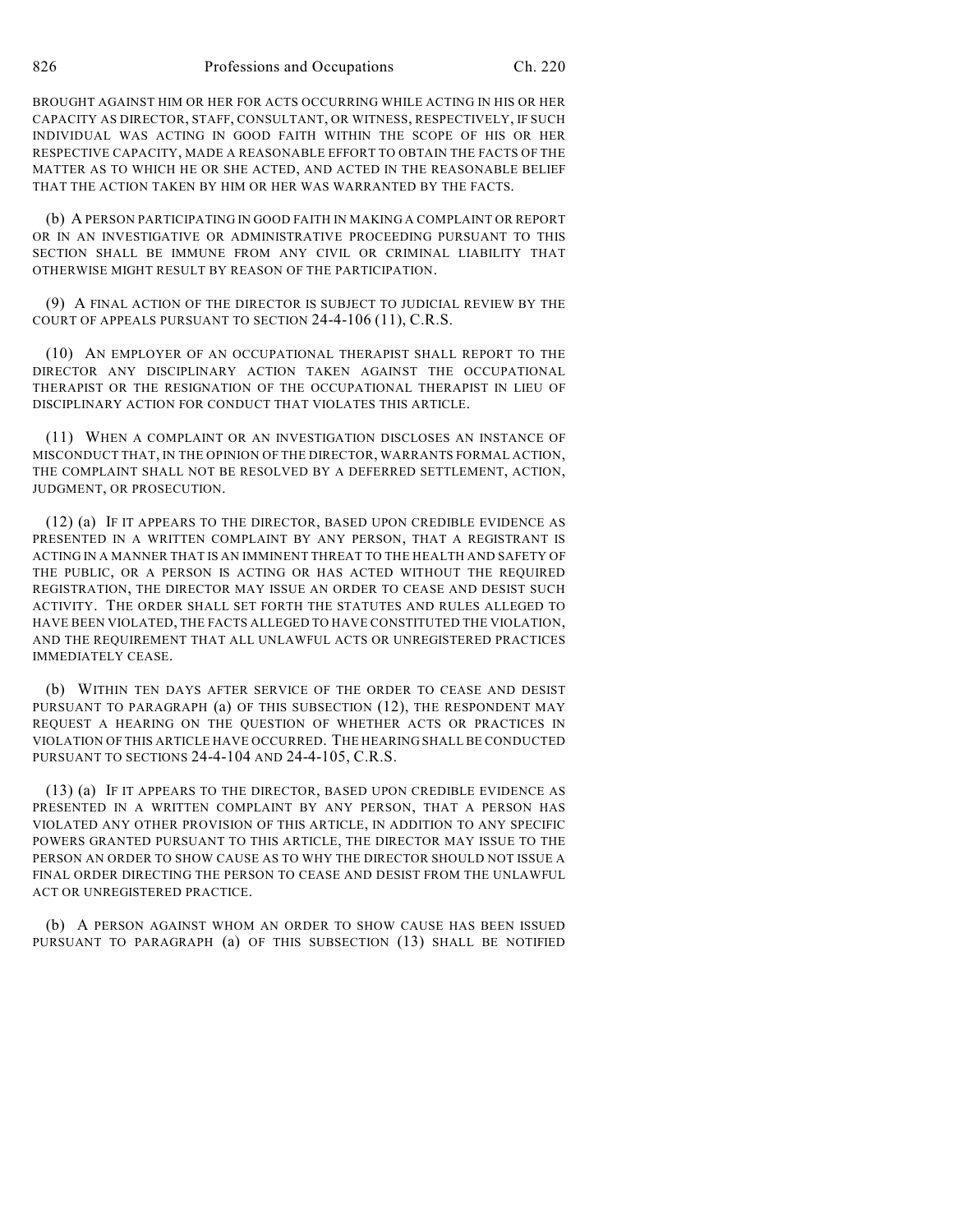PROMPTLY BY THE DIRECTOR OF THE ISSUANCE OF THE ORDER, ALONG WITH A COPY OF THE ORDER, THE FACTUAL AND LEGAL BASIS FOR THE ORDER, AND THE DATE SET BY THE DIRECTOR FOR A HEARING ON THE ORDER. THE NOTICE MAY BE SERVED ON THE PERSON AGAINST WHOM THE ORDER HAS BEEN ISSUED BY PERSONAL SERVICE, BY FIRST-CLASS, POSTAGE PREPAID UNITED STATES MAIL, OR IN ANOTHER MANNER AS MAY BE PRACTICABLE. PERSONAL SERVICE OR MAILING OF AN ORDER OR DOCUMENT PURSUANT TO THIS PARAGRAPH (b) SHALL CONSTITUTE NOTICE OF THE ORDER TO THE PERSON.

(c) (I) THE HEARING ON AN ORDER TO SHOW CAUSE SHALL BE HELD NO SOONER THAN TEN AND NO LATER THAN FORTY-FIVE CALENDAR DAYS AFTER THE DATE OF TRANSMISSION OR SERVICE OF THE NOTIFICATION BY THE DIRECTOR AS PROVIDED IN PARAGRAPH (b) OF THIS SUBSECTION (13). THE HEARING MAY BE CONTINUED BY AGREEMENT OF ALL PARTIES BASED UPON THE COMPLEXITY OF THE MATTER, NUMBER OF PARTIES TO THE MATTER, AND LEGAL ISSUES PRESENTED IN THE MATTER, BUT IN NO EVENT SHALL THE HEARING BE HELD LATER THAN SIXTY CALENDAR DAYS AFTER THE DATE OF TRANSMISSION OR SERVICE OF THE NOTIFICATION.

(II) IF A PERSON AGAINST WHOM AN ORDER TO SHOW CAUSE HAS BEEN ISSUED PURSUANT TO PARAGRAPH (a) OF THIS SUBSECTION (13) DOES NOT APPEAR AT THE HEARING, THE DIRECTOR MAY PRESENT EVIDENCE THAT NOTIFICATION WAS PROPERLY SENT OR SERVED ON THE PERSON PURSUANT TO PARAGRAPH (b) OF THIS SUBSECTION (13) AND SUCH OTHER EVIDENCE RELATED TO THE MATTER AS THE DIRECTOR DEEMS APPROPRIATE. THE DIRECTOR SHALL ISSUE THE ORDER WITHIN TEN DAYS AFTER THE DIRECTOR'S DETERMINATION RELATED TO REASONABLE ATTEMPTS TO NOTIFY THE RESPONDENT, AND THE ORDER SHALL BECOME FINAL AS TO THAT PERSON BY OPERATION OF LAW. SUCH HEARING SHALL BE CONDUCTED PURSUANT TO SECTIONS 24-4-104 AND 24-4-105, C.R.S.

(III) IF THE DIRECTOR REASONABLY FINDS THAT THE PERSON AGAINST WHOM THE ORDER TO SHOW CAUSE WAS ISSUED IS ACTING OR HAS ACTED WITHOUT THE REQUIRED REGISTRATION, OR HAS OR IS ABOUT TO ENGAGE IN ACTS OR PRACTICES CONSTITUTING VIOLATIONS OF THIS ARTICLE, A FINAL CEASE-AND-DESIST ORDER MAY BE ISSUED, DIRECTING THE PERSON TO CEASE AND DESIST FROM FURTHER UNLAWFUL ACTS OR UNREGISTERED PRACTICES.

(IV) THE DIRECTOR SHALL PROVIDE NOTICE, IN THE MANNER SET FORTH IN PARAGRAPH (b) OF THIS SUBSECTION (13), OF THE FINAL CEASE-AND-DESIST ORDER WITHIN TEN CALENDAR DAYS AFTER THE HEARING CONDUCTED PURSUANT TO THIS PARAGRAPH (c) TO EACH PERSON AGAINST WHOM THE FINAL ORDER HAS BEEN ISSUED. THE FINAL ORDER ISSUED PURSUANT TO SUBPARAGRAPH (III) OF THIS PARAGRAPH (c) SHALL BE EFFECTIVE WHEN ISSUED AND SHALL BE A FINAL ORDER FOR PURPOSES OF JUDICIAL REVIEW.

(14) IF IT APPEARS TO THE DIRECTOR, BASED UPON CREDIBLE EVIDENCE PRESENTED TO THE DIRECTOR, THAT A PERSON HAS ENGAGED OR IS ABOUT TO ENGAGE IN AN UNREGISTERED ACT OR PRACTICE; AN ACT OR PRACTICE CONSTITUTING A VIOLATION OF THIS ARTICLE, A RULE PROMULGATED PURSUANT TO THIS ARTICLE, OR AN ORDER ISSUED PURSUANT TO THIS ARTICLE; OR AN ACT OR PRACTICE CONSTITUTING GROUNDS FOR ADMINISTRATIVE SANCTION PURSUANT TO THIS ARTICLE, THE DIRECTOR MAY ENTER INTO A STIPULATION WITH THE PERSON.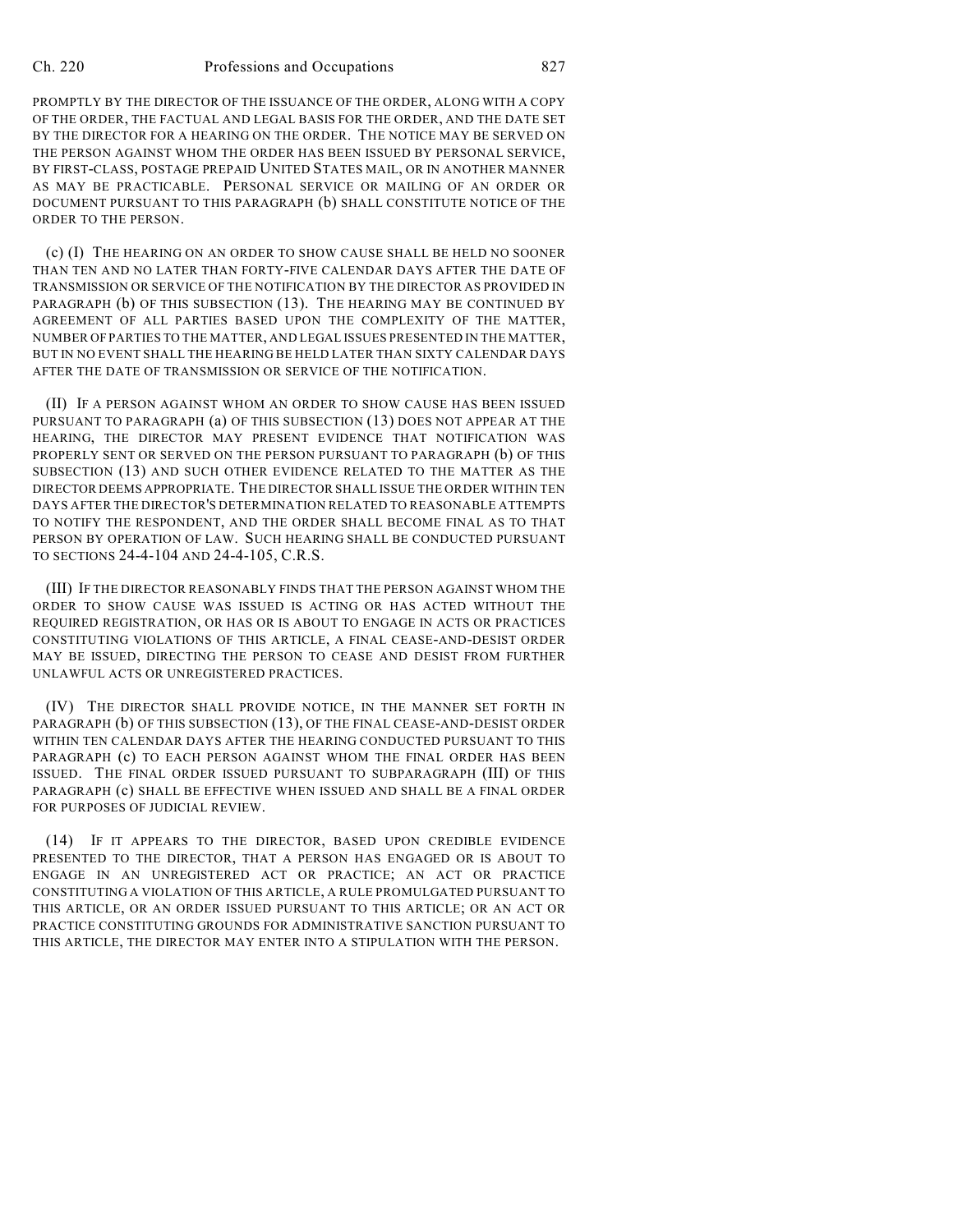(15) IF ANY PERSON FAILS TO COMPLY WITH A FINAL CEASE-AND-DESIST ORDER OR A STIPULATION, THE DIRECTOR MAY REQUEST THE ATTORNEY GENERAL OR THE DISTRICT ATTORNEY FOR THE JUDICIAL DISTRICT IN WHICH THE ALLEGED VIOLATION EXISTS TO BRING, AND IF SO REQUESTED SUCH ATTORNEY SHALL BRING, SUIT FOR A TEMPORARY RESTRAINING ORDER AND FOR INJUNCTIVE RELIEF TO PREVENT ANY FURTHER OR CONTINUED VIOLATION OF THE FINAL ORDER.

(16) A PERSON AGGRIEVED BY THE FINAL CEASE-AND-DESIST ORDER MAY SEEK JUDICIAL REVIEW OF THE DIRECTOR'S DETERMINATION OR OF THE DIRECTOR'S FINAL ORDER AS PROVIDED IN SUBSECTION (9) OF THIS SECTION.

**12-40.5-111. Unauthorized practice - penalties.** A PERSON WHO PRACTICES OR OFFERS OR ATTEMPTS TO PRACTICE OCCUPATIONAL THERAPY WITHOUT AN ACTIVE REGISTRATION ISSUED UNDER THIS ARTICLE COMMITS A CLASS 2 MISDEMEANOR AND SHALL BE PUNISHED AS PROVIDED IN SECTION 18-1.3-501, C.R.S., FOR THE FIRST OFFENSE. FOR THE SECOND OR ANY SUBSEQUENT OFFENSE, THE PERSON COMMITS A CLASS 1 MISDEMEANOR AND SHALL BE PUNISHED AS PROVIDED IN SECTION 18-1.3-501, C.R.S.

**12-40.5-112. Rule-making authority.** THE DIRECTOR SHALL PROMULGATE RULES AS NECESSARY FOR THE ADMINISTRATION OF THIS ARTICLE.

**12-40.5-113. Severability.** IF ANY PROVISION OF THIS ARTICLE IS HELD TO BE INVALID, SUCH INVALIDITY SHALL NOT AFFECT OTHER PROVISIONS OF THIS ARTICLE THAT CAN BE GIVEN EFFECT WITHOUT THE INVALID PROVISION.

**12-40.5-114. Mental and physical examination of registrants.** (1) IF THE DIRECTOR HAS REASONABLE CAUSE TO BELIEVE THAT A REGISTRANT IS UNABLE TO PRACTICE WITH REASONABLE SKILL AND SAFETY, THE DIRECTOR MAY ORDER THE REGISTRANT TO TAKE A MENTAL OR PHYSICAL EXAMINATION ADMINISTERED BY A PHYSICIAN OR OTHER LICENSED HEALTH CARE PROFESSIONAL DESIGNATED BY THE DIRECTOR. EXCEPT WHERE DUE TO CIRCUMSTANCES BEYOND THE REGISTRANT'S CONTROL, IF THE REGISTRANT FAILS OR REFUSES TO UNDERGO A MENTAL OR PHYSICAL EXAMINATION, THE DIRECTOR MAY SUSPEND THE REGISTRANT'S REGISTRATION UNTIL THE DIRECTOR HAS MADE A DETERMINATION OF THE REGISTRANT'S FITNESS TO PRACTICE. THE DIRECTOR SHALL PROCEED WITH AN ORDER FOR EXAMINATION AND SHALL MAKE HIS OR HER DETERMINATION IN A TIMELY MANNER.

(2) AN ORDER REQUIRING A REGISTRANT TO UNDERGO A MENTAL OR PHYSICAL EXAMINATION SHALL CONTAIN THE BASIS OF THE DIRECTOR'S REASONABLE CAUSE TO BELIEVE THAT THE REGISTRANT IS UNABLE TO PRACTICE WITH REASONABLE SKILL AND SAFETY. FOR PURPOSES OF A DISCIPLINARY PROCEEDING AUTHORIZED UNDER THIS ARTICLE, THE REGISTRANT SHALL BE DEEMED TO HAVE WAIVED ALL OBJECTIONS TO THE ADMISSIBILITY OF THE EXAMINING PHYSICIAN'S OR LICENSED HEALTH CARE PROFESSIONAL'S TESTIMONY OR EXAMINATION REPORTS ON THE GROUNDS THAT THEY ARE PRIVILEGED COMMUNICATION.

(3) THE REGISTRANT MAY SUBMIT TO THE DIRECTOR TESTIMONY OR EXAMINATION REPORTS FROM A PHYSICIAN CHOSEN BY THE REGISTRANT AND PERTAINING TO ANY CONDITION THAT THE DIRECTOR HAS ALLEGED MAY PRECLUDE THE REGISTRANT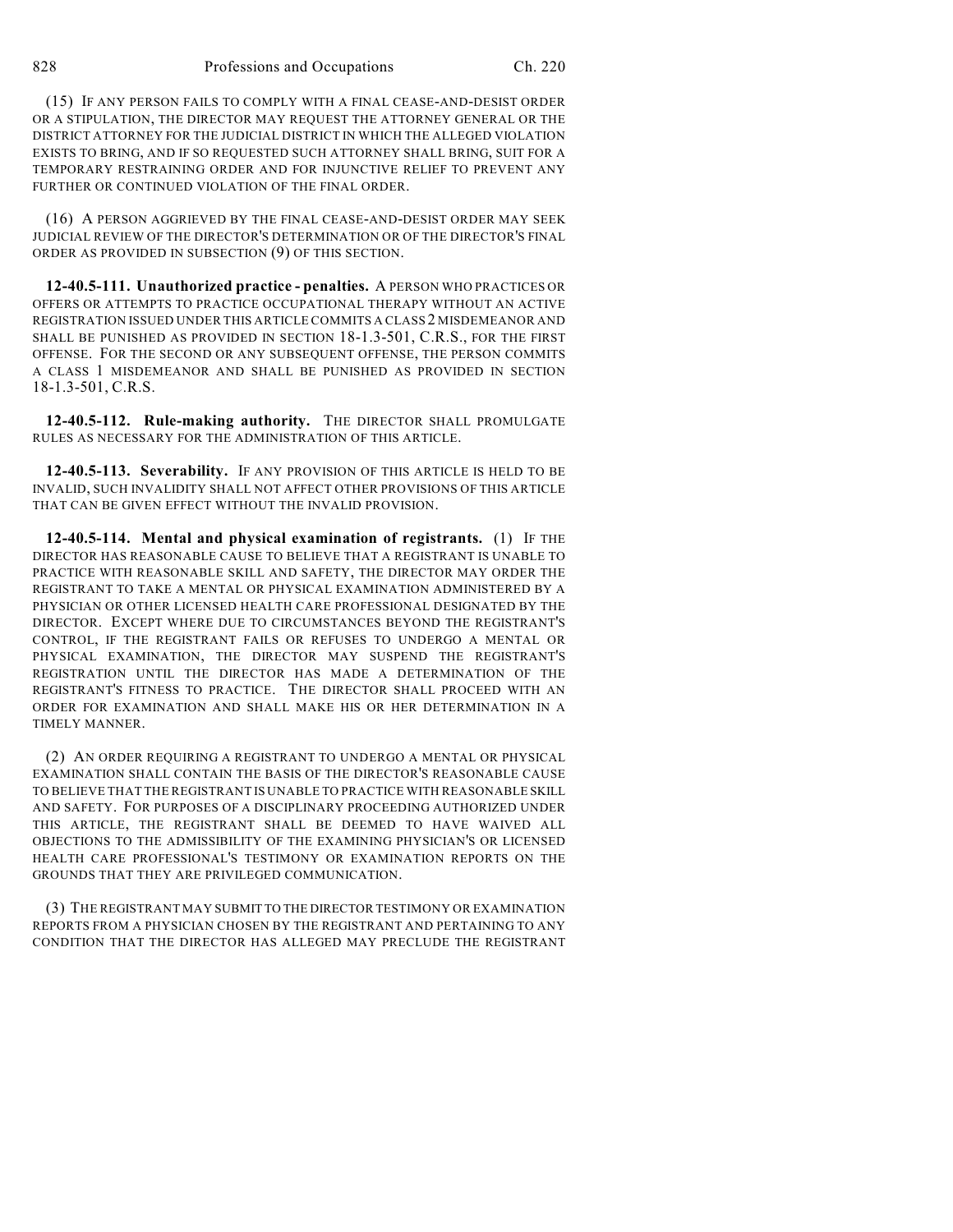FROM PRACTICING WITH REASONABLE SKILL AND SAFETY. THE TESTIMONY AND REPORTS SUBMITTED BY THE REGISTRANT MAY BE CONSIDERED BY THE DIRECTOR IN CONJUNCTION WITH, BUT NOT IN LIEU OF, TESTIMONY AND EXAMINATION REPORTS OF THE PHYSICIAN DESIGNATED BY THE DIRECTOR.

(4) THE RESULTS OF A MENTAL OR PHYSICAL EXAMINATION ORDERED BY THE DIRECTOR SHALL NOT BE USED AS EVIDENCE IN ANY PROCEEDING OTHER THAN ONE BEFORE THE DIRECTOR AND SHALL NOT BE DEEMED A PUBLIC RECORD OR MADE AVAILABLE TO THE PUBLIC.

**12-40.5-115. Repeal of article - review of functions.** THIS ARTICLE IS REPEALED, EFFECTIVE JULY 1, 2013. PRIOR TO SUCH REPEAL, THE DIRECTOR'S POWERS, DUTIES, AND FUNCTIONS UNDER THIS ARTICLE SHALL BE REVIEWED AS PROVIDED IN SECTION 24-34-104, C.R.S.

**SECTION 2. Repeal.** 6-1-707 (1) (c), Colorado Revised Statutes, is repealed as follows:

**6-1-707. Use of title or degree - deceptive trade practice.** (1) A person engages in a deceptive trade practice when, in the course of such person's business, vocation, or occupation, such person:

(c) Claims either orally or in writing to be a "certified occupational therapist", an "occupational therapist registered", a "licensed occupational therapist", or an "occupational therapist" or uses the abbreviation "O.T.", "O.T.R.", or "O.T.R./L." to indicate that such person is an occupational therapist unless such person:

(I) Has earned a baccalaureate, masters, or doctorate degree in occupational therapy from an institution that is:

(A) Accredited by the north central council of colleges and schools and by the American occupational therapy association's accreditation council for occupational therapy education; or

(B) A school, institute, college, or university chartered outside the United States, the academic degree from which has been validated by the world federation of occupational therapists, the American occupational therapy association, or other nationally recognized accrediting agency; and

(II) Meets all of the following:

(A) Has completed the minimum requirements of internship under the supervision of an occupational therapist;

(B) Successfully passed the entry-level certification examination given by the American occupational therapy certification board or the national board for certification in occupational therapy; and

(C) Holds an initial certificate through the American occupational therapy certification board or the national board for certification in occupational therapy;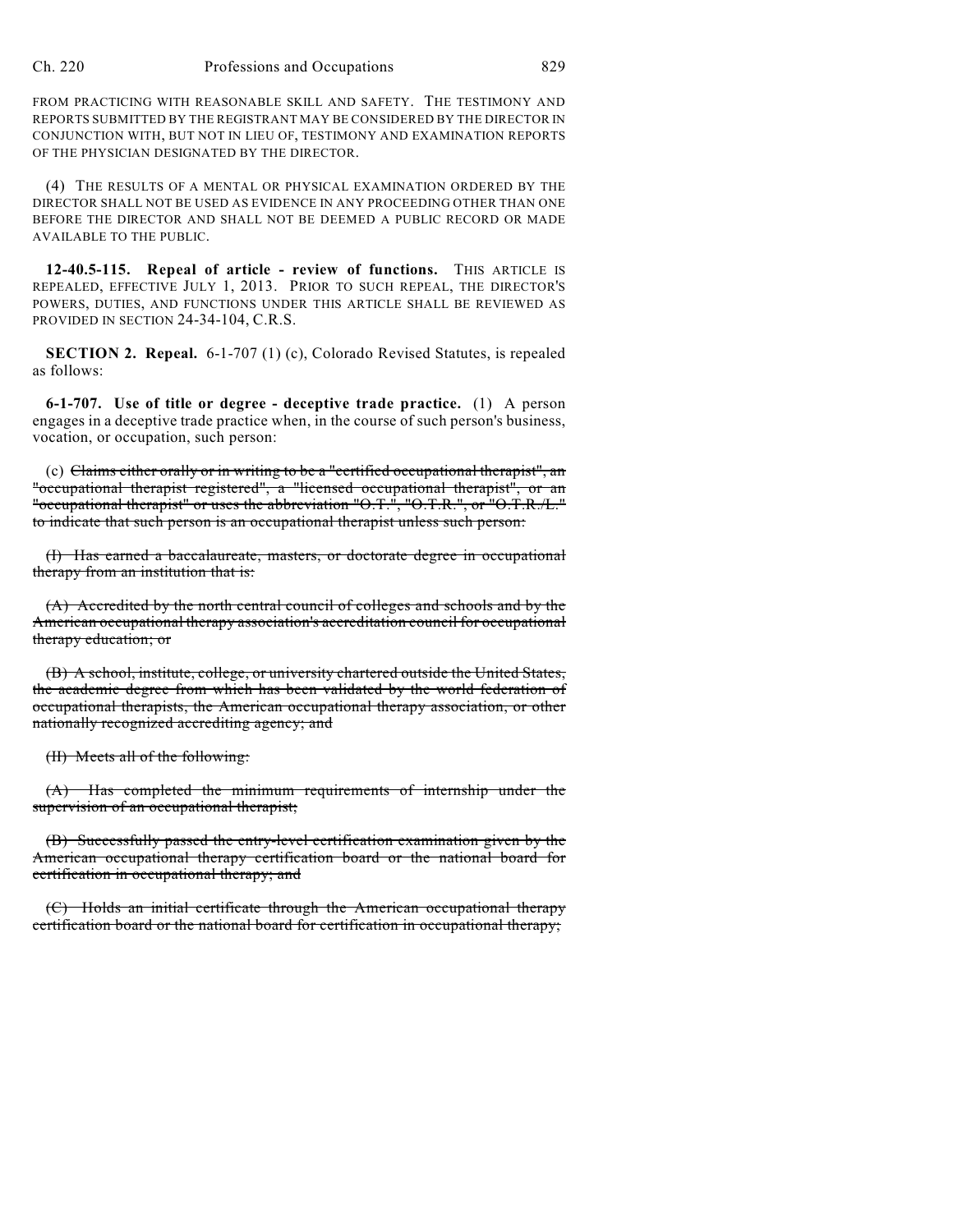(III) and (IV) (Deleted by amendment, L. 2002, p. 97, § 1, effective August 7,  $2002.$ 

**SECTION 3.** 13-4-102 (2), Colorado Revised Statutes, is amended BY THE ADDITION OF A NEW PARAGRAPH to read:

**13-4-102. Jurisdiction.** (2) The court of appeals shall have initial jurisdiction to:

(kk) REVIEW ALL FINAL ACTIONS AND ORDERS APPROPRIATE FOR JUDICIAL REVIEW OF THE DIRECTOR OF THE DIVISION OF REGISTRATIONS IN THE DEPARTMENT OF REGULATORY AGENCIES, AS PROVIDED IN SECTION 12-40.5-110, C.R.S.

**SECTION 4.** 24-34-104 (43.5), Colorado Revised Statutes, is amended to read:

**24-34-104. General assembly review of regulatory agencies and functions for termination, continuation, or reestablishment.** (43.5) The following agencies, functions, or both, shall terminate on June 30, 2013:

(a) The "Colorado Cares Rx Act", created by article 2.5 of title 25.5, C.R.S.;

(b) THE REGULATION OF OCCUPATIONAL THERAPISTS IN ACCORDANCE WITH ARTICLE 40.5 OF TITLE 12, C.R.S.

(c) THE REGULATION OF OCCUPATIONAL THERAPISTS AND OCCUPATIONAL THERAPY ASSISTANTS IN ACCORDANCE WITH ARTICLE 40.5 OF TITLE 12, C.R.S.

**SECTION 5.** 10-4-634 (1), Colorado Revised Statutes, is amended to read:

**10-4-634. Assignment of payment for covered benefits.** (1) On and after thirty days after April 5, 2004, a policy of motor vehicle insurance coverage pursuant to this part 6 shall allow, but not require, an insured under the policy to assign, in writing, payments due under medical payments coverage of the policy to a licensed hospital or other licensed health care provider, as defined in section 10-4-902 (3), an occupational therapist as described in section 6-1-707 (1) (c) DEFINED IN SECTION 12-40.5-103, C.R.S., or a massage therapist AS DEFINED IN SECTION 12-48.3-103 (6), C.R.S., for services provided to the insured that are covered under the policy.

**SECTION 6.** 10-4-637, Colorado Revised Statutes, is amended to read:

**10-4-637. No discrimination by profession.** Reimbursement for lawfully performed health care services covered by a policy providing medical payments coverage under a motor vehicle policy issued pursuant to this part 6 shall not be denied when such services are a covered benefit and rendered within the scope of practice for the licensed health care provider, as defined in section 10-4-902 (3), or an occupational therapist, as described in section  $6-1-707$  (1) (c) DEFINED IN SECTION 12-40.5-103, C.R.S., performing the services.

**SECTION 7.** 10-16-106.7 (1) (a), Colorado Revised Statutes, is amended to read: